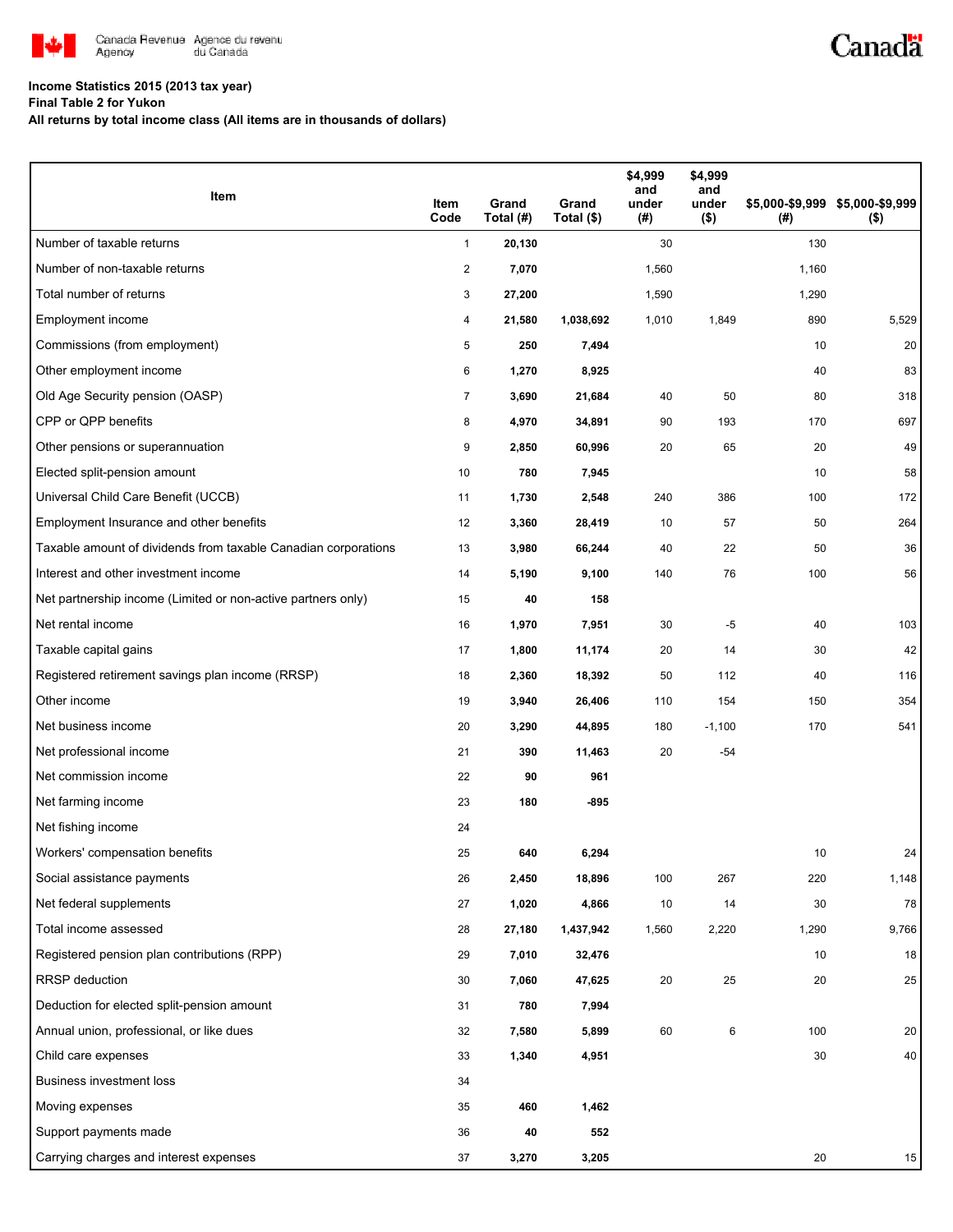

## **Income Statistics 2015 (2013 tax year)**

**Final Table 2 for Yukon**

## **All returns by total income class (All items are in thousands of dollars)**

| Item                                                                                           | Item<br>Code | Grand<br>Total (#) | Grand<br>Total (\$) | \$4,999<br>and<br>under<br>(#) | \$4,999<br>and<br>under<br>$($ \$) | (# )  | \$5,000-\$9,999 \$5,000-\$9,999<br>$($ \$) |
|------------------------------------------------------------------------------------------------|--------------|--------------------|---------------------|--------------------------------|------------------------------------|-------|--------------------------------------------|
| Deductions for CPP/QPP contributions on self-employment and<br>other earnings                  | 38           | 1,930              | 1,717               | 30                             | $\overline{\mathbf{c}}$            | 120   | 19                                         |
| Deductions for provincial parental insurance plan (PPIP) premiums<br>on self-employment income | 39           |                    |                     |                                |                                    |       |                                            |
| Exploration and development expenses                                                           | 40           | 80                 | 318                 |                                |                                    |       |                                            |
| Other employment expenses                                                                      | 41           | 550                | 2,275               |                                |                                    |       |                                            |
| Clergy residence deduction                                                                     | 42           | 30                 | 414                 |                                |                                    |       |                                            |
| Other deductions                                                                               | 43           | 730                | 913                 | 10                             | 3                                  | 10    | 21                                         |
| Total deductions before adjustments                                                            | 44           | 16,100             | 109,877             | 160                            | 127                                | 280   | 172                                        |
| Social benefits repayment                                                                      | 45           | 630                | 1,531               |                                |                                    |       |                                            |
| Net income after adjustments                                                                   | 46           | 27,080             | 1,327,615           | 1,480                          | 3,025                              | 1,290 | 9,604                                      |
| Canadian Forces personnel and police deduction                                                 | 47           |                    |                     |                                |                                    |       |                                            |
| Security options deductions                                                                    | 48           |                    |                     |                                |                                    |       |                                            |
| Other payments deductions                                                                      | 49           | 3,520              | 30,056              | 120                            | 287                                | 250   | 1,251                                      |
| Non-capital losses of other years                                                              | 50           | 40                 | 343                 |                                |                                    |       |                                            |
| Net capital losses of other years                                                              | 51           | 400                | 822                 |                                |                                    |       |                                            |
| Capital gains deduction                                                                        | 52           | 50                 | 2,927               |                                |                                    |       |                                            |
| Northern residents deductions                                                                  | 53           | 18,150             | 91,383              | 130                            | 79                                 | 190   | 281                                        |
| Additional deductions                                                                          | 54           | 120                | 440                 |                                |                                    |       |                                            |
| Farming/fishing losses of prior years                                                          | 55           |                    |                     |                                |                                    |       |                                            |
| Total deductions from net income                                                               | 56           | 20,280             | 127,011             | 240                            | 366                                | 410   | 1,534                                      |
| Taxable income assessed                                                                        | 57           | 26,580             | 1,200,934           | 1,420                          | 2,682                              | 1,210 | 8,086                                      |
| Basic personal amount                                                                          | 58           | 27,200             | 299,476             | 1,590                          | 17,239                             | 1,290 | 14,056                                     |
| Age amount                                                                                     | 59           | 3,420              | 19,915              | 40                             | 274                                | 90    | 578                                        |
| Spouse or common-law partner amount                                                            | 60           | 1,310              | 10,042              | 30                             | 255                                | 40    | 332                                        |
| Amount for eligible dependant                                                                  | 61           | 1,350              | 14,147              | 40                             | 436                                | 30    | 363                                        |
| Amount for children 17 and under                                                               | 62           | 3,990              | 14,969              | 90                             | 389                                | 60    | 243                                        |
| Amount for infirm dependants age 18 or older                                                   | 63           | 10                 | 81                  |                                |                                    |       |                                            |
| CPP or QPP contributions through employment                                                    | 64           | 19,210             | 31,962              | 160                            | 37                                 | 600   | 109                                        |
| CPP or QPP contributions on self-employment and other earnings                                 | 65           | 1,930              | 1,717               | 30                             | 2                                  | 120   | 19                                         |
| Employment Insurance premiums                                                                  | 66           | 19,310             | 12,327              | 410                            | 38                                 | 780   | 98                                         |
| PPIP premiums paid                                                                             | 67           |                    |                     |                                |                                    |       |                                            |
| PPIP premiums payable on employment income                                                     | 68           |                    |                     |                                |                                    |       |                                            |
| PPIP premiums payable on self-employment income                                                | 69           |                    |                     |                                |                                    |       |                                            |
| Volunteer firefighters' amount                                                                 | 70           | 140                | 420                 |                                |                                    |       |                                            |
| Canada employment amount                                                                       | 71           | 21,560             | 23,701              | 730                            | 713                                | 900   | 972                                        |
| Public transit amount                                                                          | 72           | 550                | 181                 | 20                             | 7                                  | 30    | 17                                         |
| Children's fitness amount                                                                      | 73           | 1,660              | 859                 |                                |                                    |       |                                            |
| Children's arts amount                                                                         | 74           | 640                | 337                 |                                |                                    |       |                                            |

Canadä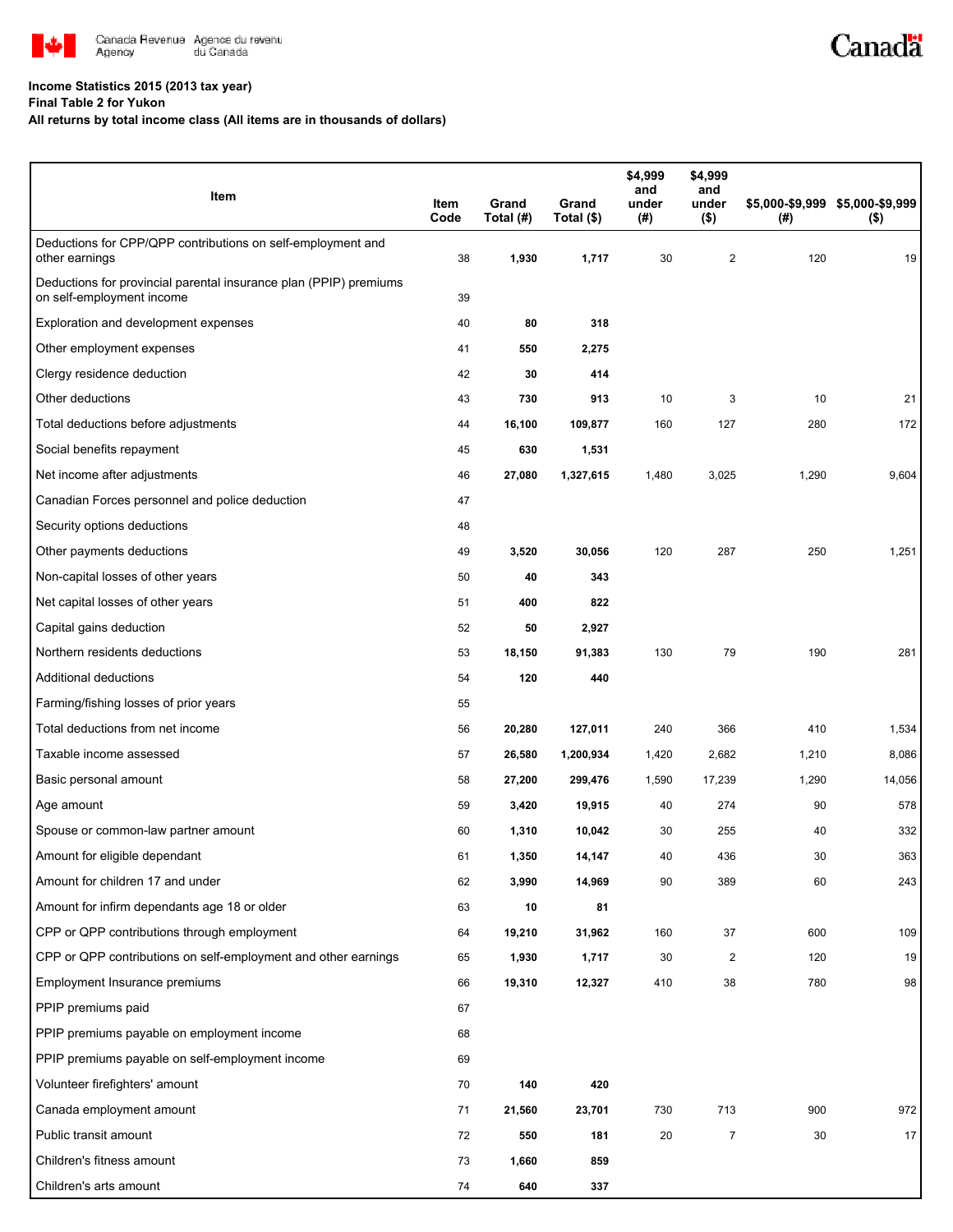

## **Income Statistics 2015 (2013 tax year)**

**Final Table 2 for Yukon**

**All returns by total income class (All items are in thousands of dollars)**

| Item                                                              |              |                    |                     | \$4,999<br>and | \$4,999<br>and   |       |                                            |
|-------------------------------------------------------------------|--------------|--------------------|---------------------|----------------|------------------|-------|--------------------------------------------|
|                                                                   | Item<br>Code | Grand<br>Total (#) | Grand<br>Total (\$) | under<br>(#)   | under<br>$($ \$) | (#)   | \$5,000-\$9,999 \$5,000-\$9,999<br>$($ \$) |
| Home buyers' amount                                               | 75           | 260                | 1,119               |                |                  |       |                                            |
| Pension income amount                                             | 76           | 3,360              | 6,465               | 30             | 37               | 30    | 46                                         |
| Caregiver amount                                                  | 77           | 60                 | 298                 |                |                  |       |                                            |
| Disability amount                                                 | 78           | 410                | 3,147               | 20             | 132              | 20    | 174                                        |
| Disability amount transferred from a dependant                    | 79           | 160                | 1,631               |                |                  |       |                                            |
| Interest paid on student loans                                    | 80           | 700                | 440                 |                |                  |       |                                            |
| Tuition, education, and textbook amounts                          | 81           | 2,150              | 11,305              |                |                  |       |                                            |
| Tuition, education, and textbook amounts transferred from a child | 82           | 350                | 1,802               |                |                  |       |                                            |
| Amounts transferred from spouse or common-law partner             | 83           | 670                | 3,141               | 40             | 213              | 20    | 101                                        |
| Medical expenses                                                  | 84           | 1,640              | 3,718               | 30             | 34               | 30    | 54                                         |
| Total tax credits on personal amounts                             | 85           | 27,200             | 69,484              | 1,590          | 2,980            | 1,290 | 2,579                                      |
| Allowable charitable donations and government gifts               | 86           | 5,030              | 6,538               |                |                  |       |                                            |
| Eligible cultural and ecological gifts                            | 87           |                    |                     |                |                  |       |                                            |
| Total tax credit on donations and gifts                           | 88           | 5,020              | 1,793               |                |                  | 10    | $\overline{2}$                             |
| Total federal non-refundable tax credits                          | 89           | 27,200             | 71,277              | 1,590          | 2,980            | 1,290 | 2,580                                      |
| Federal dividend tax credit                                       | 90           | 3,730              | 9,104               |                |                  |       |                                            |
| Overseas employment tax credit                                    | 91           |                    |                     |                |                  |       |                                            |
| Minimum tax carryover                                             | 92           | 40                 | 107                 |                |                  |       |                                            |
| Basic federal tax                                                 | 93           | 19,580             | 141,927             |                |                  |       |                                            |
| Federal Foreign Tax Credit                                        | 94           | 970                | 437                 |                |                  |       |                                            |
| Federal Political contribution tax credit                         | 95           | 410                | 85                  |                |                  |       |                                            |
| <b>Investment Tax Credit</b>                                      | 96           | 20                 | 42                  |                |                  |       |                                            |
| Labour-sponsored funds tax credit                                 | 97           |                    |                     |                |                  |       |                                            |
| Alternative minimum tax payable                                   | 98           | 30                 | 122                 |                |                  |       |                                            |
| Net federal tax                                                   | 99           | 19,550             | 141,369             |                |                  |       |                                            |
| CPP contributions on self-employment                              | 100          | 1,930              | 3,433               | 30             | 3                | 120   | 37                                         |
| Social Benefits repayment                                         | 101          | 630                | 1,531               |                |                  |       |                                            |
| Net Provincial Tax                                                | 102          | 19,500             | 63,328              |                |                  |       |                                            |
| Total tax payable                                                 | 103          | 20,130             | 216,511             | 30             | 4                | 130   | 45                                         |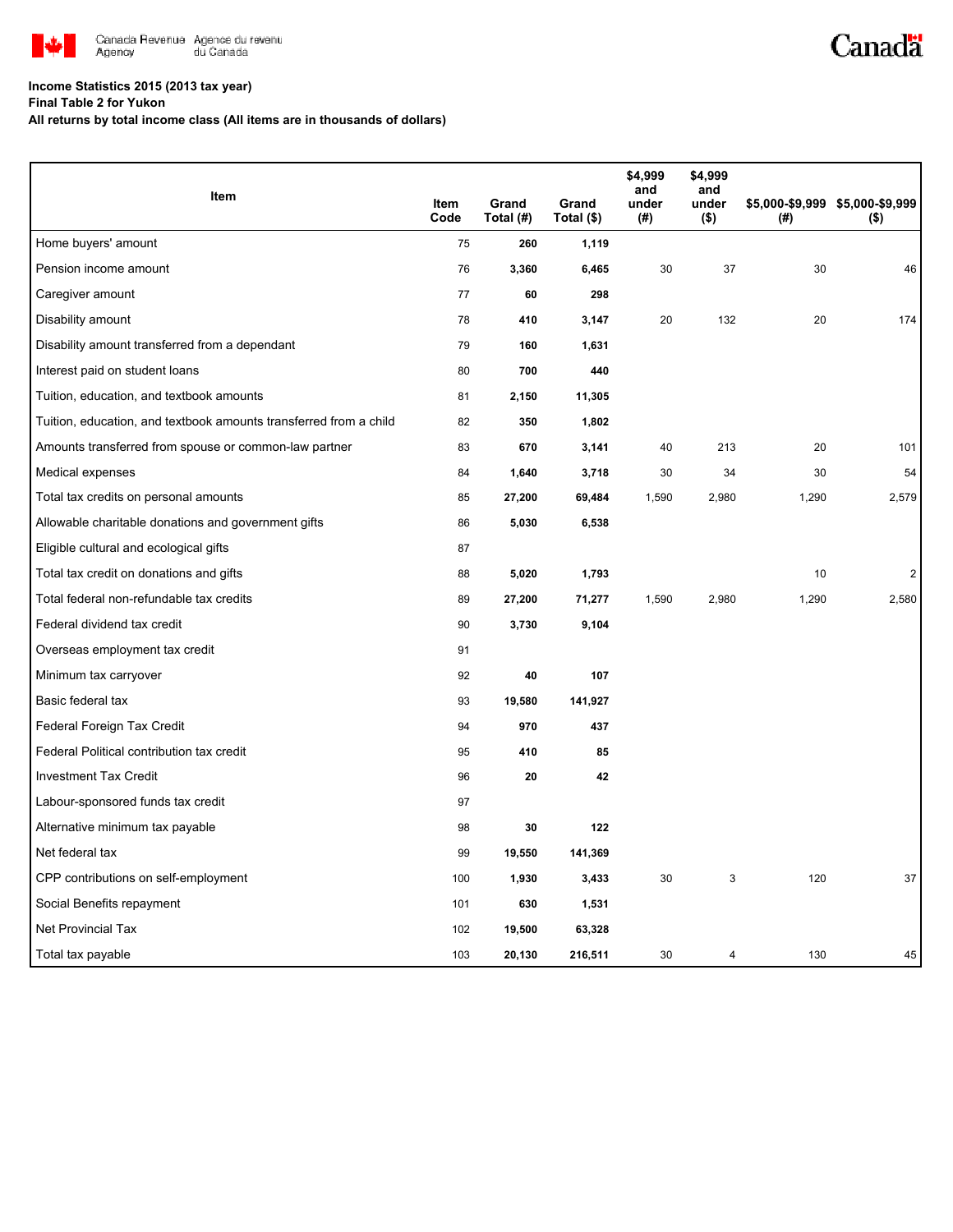| Item                                                                          | Item<br>Code   | (#)   | $($ \$) | (#)   | \$10,000-\$14,999 \$10,000-\$14,999 \$15,000-\$19,999 \$15,000-\$19,999 \$20,000-\$24,999 \$20,000-\$24,999<br>$($ \$) | (#)   | $($ \$) |
|-------------------------------------------------------------------------------|----------------|-------|---------|-------|------------------------------------------------------------------------------------------------------------------------|-------|---------|
| Number of taxable returns                                                     | $\mathbf{1}$   | 360   |         | 710   |                                                                                                                        | 1,000 |         |
| Number of non-taxable returns                                                 | $\mathbf{2}$   | 1,280 |         | 1,390 |                                                                                                                        | 810   |         |
| Total number of returns                                                       | 3              | 1,640 |         | 2,100 |                                                                                                                        | 1,810 |         |
| Employment income                                                             | 4              | 1,040 | 9,764   | 1,170 | 14,196                                                                                                                 | 1,200 | 18,944  |
| Commissions (from employment)                                                 | 5              | 10    | 43      | 10    | 65                                                                                                                     |       |         |
| Other employment income                                                       | 6              | 50    | 104     | 70    | 162                                                                                                                    | 70    | 233     |
| Old Age Security pension (OASP)                                               | $\overline{7}$ | 230   | 1,326   | 630   | 3,839                                                                                                                  | 500   | 3,034   |
| CPP or QPP benefits                                                           | 8              | 340   | 1,752   | 690   | 3,606                                                                                                                  | 560   | 3,663   |
| Other pensions or superannuation                                              | 9              | 60    | 239     | 140   | 506                                                                                                                    | 240   | 1,394   |
| Elected split-pension amount                                                  | 10             | 20    | 121     | 50    | 310                                                                                                                    | 60    | 496     |
| Universal Child Care Benefit (UCCB)                                           | 11             | 110   | 159     | 150   | 194                                                                                                                    | 150   | 207     |
| Employment Insurance and other<br>benefits                                    | 12             | 120   | 725     | 230   | 2,065                                                                                                                  | 300   | 2,736   |
| Taxable amount of dividends from<br>taxable Canadian corporations             | 13             | 70    | 94      | 120   | 204                                                                                                                    | 130   | 311     |
| Interest and other investment income                                          | 14             | 160   | 152     | 240   | 223                                                                                                                    | 270   | 310     |
| Net partnership income (Limited or<br>non-active partners only)               | 15             |       |         |       |                                                                                                                        |       |         |
| Net rental income                                                             | 16             | 50    | 215     | 60    | 224                                                                                                                    | 60    | 222     |
| Taxable capital gains                                                         | 17             | 30    | 33      | 50    | 57                                                                                                                     | 60    | 69      |
| Registered retirement savings plan<br>income (RRSP)                           | 18             | 60    | 195     | 70    | 289                                                                                                                    | 80    | 389     |
| Other income                                                                  | 19             | 220   | 633     | 300   | 870                                                                                                                    | 290   | 907     |
| Net business income                                                           | 20             | 230   | 1,544   | 240   | 1,951                                                                                                                  | 230   | 2,175   |
| Net professional income                                                       | 21             | 20    | 110     | 20    | 44                                                                                                                     | 20    | 200     |
| Net commission income                                                         | 22             |       |         |       |                                                                                                                        |       |         |
| Net farming income                                                            | 23             |       |         |       |                                                                                                                        |       |         |
| Net fishing income                                                            | 24             |       |         |       |                                                                                                                        |       |         |
| Workers' compensation benefits                                                | 25             | 10    | 69      | 40    | 186                                                                                                                    | 40    | 209     |
| Social assistance payments                                                    | 26             | 380   | 3,126   | 760   | 5,595                                                                                                                  | 420   | 3,730   |
| Net federal supplements                                                       | 27             | 100   | 315     | 460   | 2,566                                                                                                                  | 310   | 1,316   |
| Total income assessed                                                         | 28             | 1,640 | 20,712  | 2,100 | 37,133                                                                                                                 | 1,810 | 40,585  |
| Registered pension plan contributions<br>(RPP)                                | 29             |       |         | 30    | 35                                                                                                                     | 50    | 50      |
| RRSP deduction                                                                | 30             | 50    | 73      | 70    | 181                                                                                                                    | 120   | 176     |
| Deduction for elected split-pension<br>amount                                 | 31             |       |         |       |                                                                                                                        | 10    | 21      |
| Annual union, professional, or like<br>dues                                   | 32             | 120   | 15      | 150   | 28                                                                                                                     | 170   | 31      |
| Child care expenses                                                           | 33             | 30    | 51      | 60    | 122                                                                                                                    | 60    | 168     |
| Business investment loss                                                      | 34             |       |         |       |                                                                                                                        |       |         |
| Moving expenses                                                               | 35             | 30    | 51      | 40    | 68                                                                                                                     | 50    | 48      |
| Support payments made                                                         | 36             |       |         |       |                                                                                                                        |       |         |
| Carrying charges and interest<br>expenses                                     | 37             |       |         | 70    | 32                                                                                                                     | 110   | 37      |
| Deductions for CPP/QPP contributions<br>on self-employment and other earnings | 38             | 180   | 59      | 170   | 81                                                                                                                     | 160   | 96      |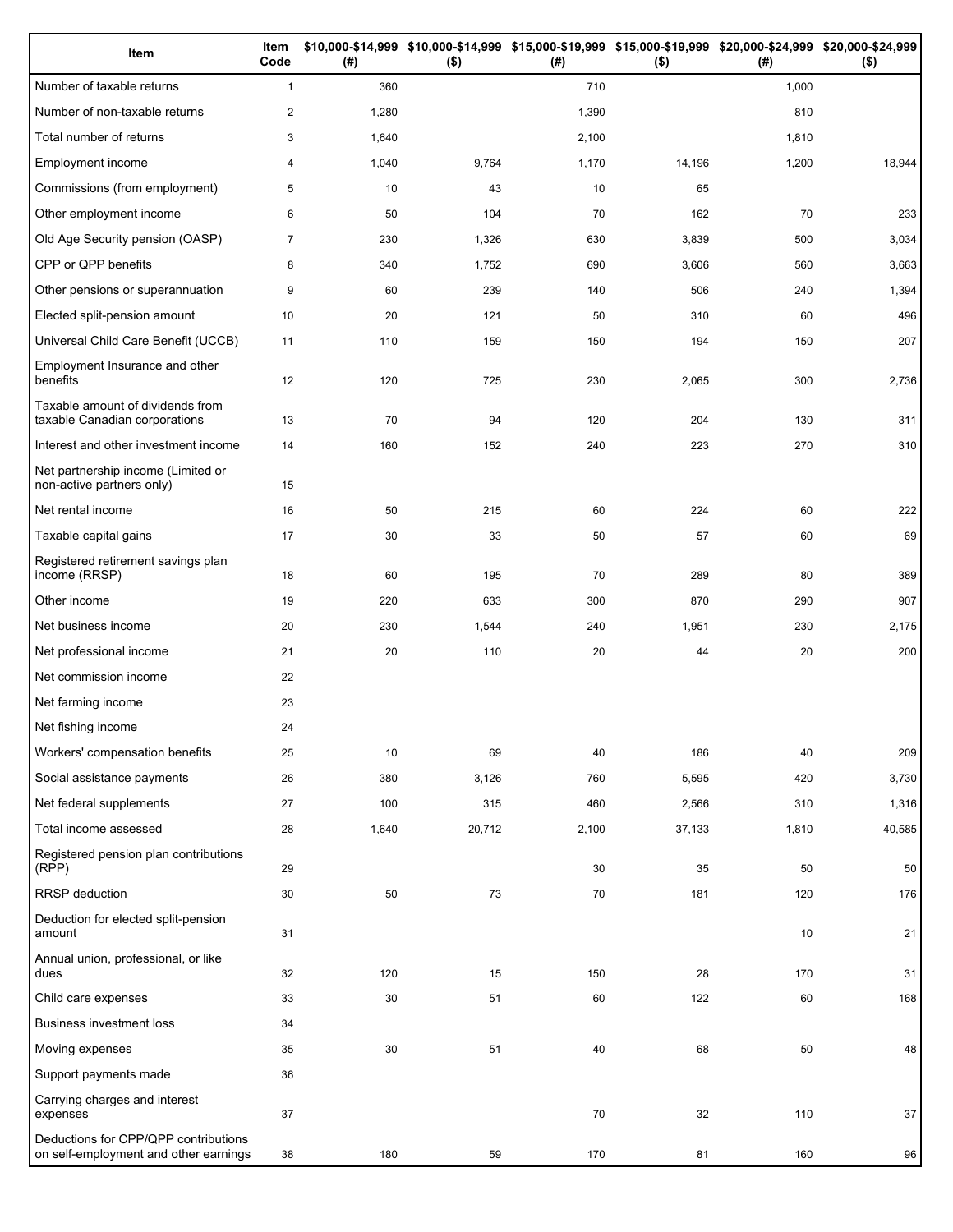| Item                                                                                              | Item<br>Code | (# )  | \$10,000-\$14,999 \$10,000-\$14,999 \$15,000-\$19,999 \$15,000-\$19,999 \$20,000-\$24,999 \$20,000-\$24,999<br>$($ \$) | (#)   | $($ \$) | (# )  | $($ \$) |
|---------------------------------------------------------------------------------------------------|--------------|-------|------------------------------------------------------------------------------------------------------------------------|-------|---------|-------|---------|
| Deductions for provincial parental<br>insurance plan (PPIP) premiums on<br>self-employment income | 39           |       |                                                                                                                        |       |         |       |         |
| Exploration and development expenses                                                              | 40           |       |                                                                                                                        |       |         |       |         |
| Other employment expenses                                                                         | 41           |       |                                                                                                                        |       |         | 10    | 11      |
| Clergy residence deduction                                                                        | 42           |       |                                                                                                                        |       |         |       |         |
| Other deductions                                                                                  | 43           | 30    | 16                                                                                                                     | 50    | 55      | 50    | 59      |
| Total deductions before adjustments                                                               | 44           | 400   | 303                                                                                                                    | 510   | 618     | 600   | 704     |
| Social benefits repayment                                                                         | 45           |       |                                                                                                                        |       |         |       |         |
| Net income after adjustments                                                                      | 46           | 1,640 | 20,410                                                                                                                 | 2,100 | 36,514  | 1,810 | 39,881  |
| Canadian Forces personnel and police<br>deduction                                                 | 47           |       |                                                                                                                        |       |         |       |         |
| Security options deductions                                                                       | 48           |       |                                                                                                                        |       |         |       |         |
| Other payments deductions                                                                         | 49           | 460   | 3,509                                                                                                                  | 920   | 8,347   | 610   | 5,255   |
| Non-capital losses of other years                                                                 | 50           |       |                                                                                                                        |       |         |       |         |
| Net capital losses of other years                                                                 | 51           |       |                                                                                                                        |       |         |       |         |
| Capital gains deduction                                                                           | 52           |       |                                                                                                                        |       |         |       |         |
| Northern residents deductions                                                                     | 53           | 430   | 1,032                                                                                                                  | 770   | 2,348   | 980   | 3,347   |
| Additional deductions                                                                             | 54           |       |                                                                                                                        |       |         | 20    | 25      |
| Farming/fishing losses of prior years                                                             | 55           |       |                                                                                                                        |       |         |       |         |
| Total deductions from net income                                                                  | 56           | 800   | 4,558                                                                                                                  | 1,440 | 10,749  | 1,320 | 8,654   |
| Taxable income assessed                                                                           | 57           | 1,510 | 15,917                                                                                                                 | 1,940 | 25,904  | 1,770 | 31,264  |
| Basic personal amount                                                                             | 58           | 1,640 | 18,047                                                                                                                 | 2,100 | 23,176  | 1,810 | 19,971  |
| Age amount                                                                                        | 59           | 230   | 1,566                                                                                                                  | 630   | 4,318   | 500   | 3,413   |
| Spouse or common-law partner<br>amount                                                            | 60           | 50    | 316                                                                                                                    | 60    | 466     | 80    | 570     |
| Amount for eligible dependant                                                                     | 61           | 60    | 633                                                                                                                    | 110   | 1,234   | 110   | 1,207   |
| Amount for children 17 and under                                                                  | 62           | 90    | 340                                                                                                                    | 180   | 621     | 180   | 567     |
| Amount for infirm dependants age 18<br>or older                                                   | 63           |       |                                                                                                                        |       |         |       |         |
| CPP or QPP contributions through<br>employment                                                    | 64           | 840   | 290                                                                                                                    | 980   | 502     | 1,040 | 717     |
| CPP or QPP contributions on<br>self-employment and other earnings                                 | 65           | 180   | 59                                                                                                                     | 170   | 81      | 160   | 96      |
| Employment Insurance premiums                                                                     | 66           | 910   | 175                                                                                                                    | 990   | 252     | 1,050 | 335     |
| PPIP premiums paid                                                                                | 67           |       |                                                                                                                        |       |         |       |         |
| PPIP premiums payable on<br>employment income                                                     | 68           |       |                                                                                                                        |       |         |       |         |
| PPIP premiums payable on<br>self-employment income                                                | 69           |       |                                                                                                                        |       |         |       |         |
| Volunteer firefighters' amount                                                                    | 70           |       |                                                                                                                        |       |         |       |         |
| Canada employment amount                                                                          | 71           | 1,040 | 1,123                                                                                                                  | 1,180 | 1,268   | 1,210 | 1,329   |
| Public transit amount                                                                             | 72           | 50    | 17                                                                                                                     | 60    | 12      | 70    | 21      |
| Children's fitness amount                                                                         | 73           | 10    | $\overline{7}$                                                                                                         | 20    | 11      | 30    | 13      |
| Children's arts amount                                                                            | 74           |       |                                                                                                                        | 10    | 6       | 10    | 5       |
| Home buyers' amount                                                                               | 75           |       |                                                                                                                        |       |         |       |         |
| Pension income amount                                                                             | 76           | 80    | 137                                                                                                                    | 190   | 317     | 290   | 543     |
| Caregiver amount                                                                                  | 77           |       |                                                                                                                        |       |         |       |         |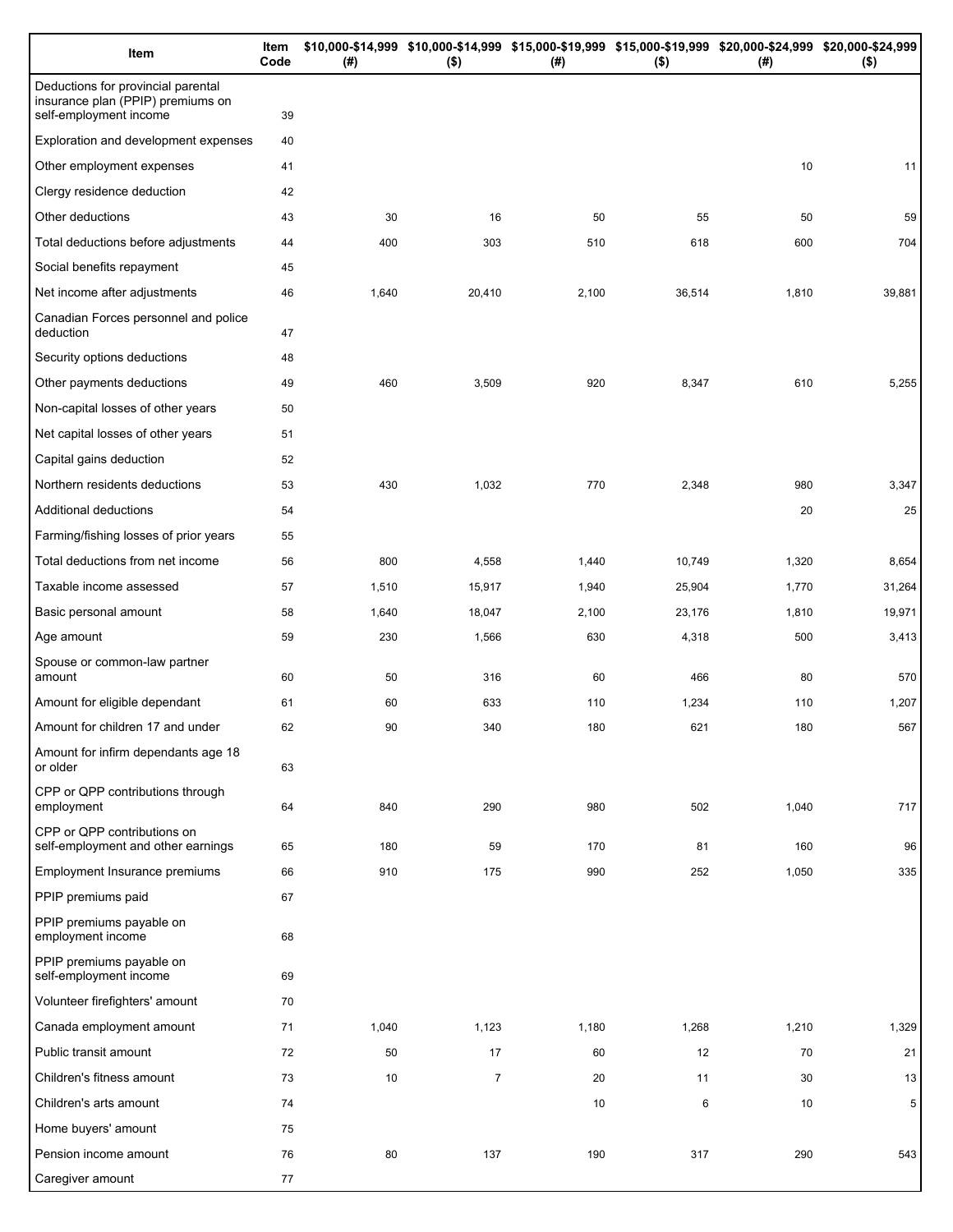| Item                                                                 | <b>Item</b><br>Code | (#)   | $($ \$)      | \$10,000-\$14,999 \$10,000-\$14,999 \$15,000-\$19,999 \$15,000-\$19,999 \$20,000-\$24,999 \$20,000-\$24,999<br>(#) | $($ \$) | (# )  | $($ \$) |
|----------------------------------------------------------------------|---------------------|-------|--------------|--------------------------------------------------------------------------------------------------------------------|---------|-------|---------|
| Disability amount                                                    | 78                  | 40    | 331          | 50                                                                                                                 | 371     | 30    | 216     |
| Disability amount transferred from a<br>dependant                    | 79                  |       |              |                                                                                                                    |         |       |         |
| Interest paid on student loans                                       | 80                  |       |              | 20                                                                                                                 | 15      | 20    | 9       |
| Tuition, education, and textbook<br>amounts                          | 81                  |       |              | 270                                                                                                                | 819     | 220   | 1,139   |
| Tuition, education, and textbook<br>amounts transferred from a child | 82                  |       |              |                                                                                                                    |         |       |         |
| Amounts transferred from spouse or<br>common-law partner             | 83                  | 60    | 282          | 80                                                                                                                 | 415     | 70    | 355     |
| Medical expenses                                                     | 84                  | 60    | 68           | 90                                                                                                                 | 135     | 130   | 209     |
| Total tax credits on personal amounts                                | 85                  | 1,640 | 3,527        | 2,100                                                                                                              | 5,118   | 1,810 | 4,619   |
| Allowable charitable donations and<br>government gifts               | 86                  | 20    | 8            | 70                                                                                                                 | 34      | 110   | 105     |
| Eligible cultural and ecological gifts                               | 87                  |       |              |                                                                                                                    |         |       |         |
| Total tax credit on donations and gifts                              | 88                  |       |              | 70                                                                                                                 | 9       | 110   | 28      |
| Total federal non-refundable tax credits                             | 89                  | 1,640 | 3,530        | 2,100                                                                                                              | 5,127   | 1,810 | 4,648   |
| Federal dividend tax credit                                          | 90                  | 20    | $\mathbf{1}$ | 60                                                                                                                 | 11      | 90    | 28      |
| Overseas employment tax credit                                       | 91                  |       |              |                                                                                                                    |         |       |         |
| Minimum tax carryover                                                | 92                  |       |              |                                                                                                                    |         |       |         |
| Basic federal tax                                                    | 93                  | 200   | 39           | 630                                                                                                                | 285     | 960   | 802     |
| Federal Foreign Tax Credit                                           | 94                  |       |              |                                                                                                                    |         |       |         |
| Federal Political contribution tax credit                            | 95                  |       |              |                                                                                                                    |         |       |         |
| <b>Investment Tax Credit</b>                                         | 96                  |       |              |                                                                                                                    |         |       |         |
| Labour-sponsored funds tax credit                                    | 97                  |       |              |                                                                                                                    |         |       |         |
| Alternative minimum tax payable                                      | 98                  |       |              |                                                                                                                    |         |       |         |
| Net federal tax                                                      | 99                  | 200   | 39           | 630                                                                                                                | 286     | 950   | 799     |
| CPP contributions on self-employment                                 | 100                 | 180   | 119          | 170                                                                                                                | 162     | 160   | 193     |
| Social Benefits repayment                                            | 101                 |       |              |                                                                                                                    |         |       |         |
| <b>Net Provincial Tax</b>                                            | 102                 | 200   | 9            | 630                                                                                                                | 81      | 960   | 333     |
| Total tax payable                                                    | 103                 | 360   | 169          | 710                                                                                                                | 555     | 1,000 | 1,399   |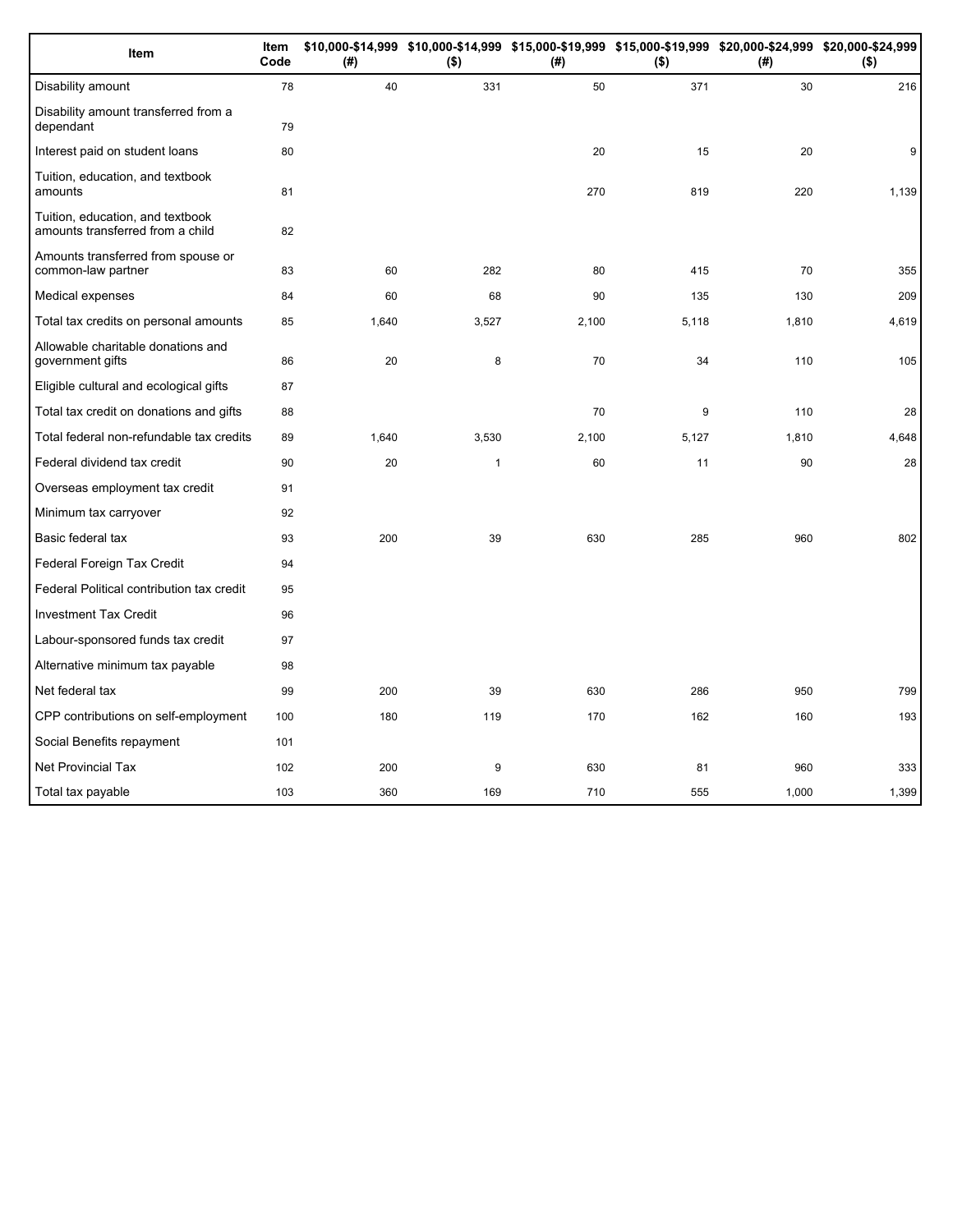| Item                                                                          | Item<br>Code   | (# )  | $($ \$) | (#)   | \$25,000-\$29,999 \$25,000-\$29,999 \$30,000-\$34,999 \$30,000-\$34,999 \$35,000-\$39,999 \$35,000-\$39,999<br>$($ \$) | (# )  | $($ \$) |
|-------------------------------------------------------------------------------|----------------|-------|---------|-------|------------------------------------------------------------------------------------------------------------------------|-------|---------|
| Number of taxable returns                                                     | $\mathbf{1}$   | 1,180 |         | 1,270 |                                                                                                                        | 1,300 |         |
| Number of non-taxable returns                                                 | $\overline{2}$ | 380   |         | 200   |                                                                                                                        | 110   |         |
| Total number of returns                                                       | 3              | 1,550 |         | 1,470 |                                                                                                                        | 1,410 |         |
| Employment income                                                             | 4              | 1,200 | 25,130  | 1,190 | 30,419                                                                                                                 | 1,130 | 34,026  |
| Commissions (from employment)                                                 | 5              | 10    | 81      | 10    | 159                                                                                                                    | 20    | 247     |
| Other employment income                                                       | 6              | 60    | 213     | 60    | 357                                                                                                                    | 70    | 408     |
| Old Age Security pension (OASP)                                               | $\overline{7}$ | 280   | 1,732   | 230   | 1,422                                                                                                                  | 240   | 1,453   |
| CPP or QPP benefits                                                           | 8              | 350   | 2,429   | 310   | 2,293                                                                                                                  | 310   | 2,380   |
| Other pensions or superannuation                                              | 9              | 200   | 1,991   | 200   | 2,496                                                                                                                  | 220   | 3,738   |
| Elected split-pension amount                                                  | 10             | 50    | 576     | 60    | 778                                                                                                                    | 60    | 723     |
| Universal Child Care Benefit (UCCB)                                           | 11             | 130   | 195     | 130   | 177                                                                                                                    | 100   | 142     |
| Employment Insurance and other<br>benefits                                    | 12             | 350   | 3,478   | 360   | 3,421                                                                                                                  | 350   | 3,335   |
| Taxable amount of dividends from<br>taxable Canadian corporations             | 13             | 140   | 387     | 140   | 625                                                                                                                    | 170   | 861     |
| Interest and other investment income                                          | 14             | 220   | 245     | 240   | 248                                                                                                                    | 260   | 237     |
| Net partnership income (Limited or<br>non-active partners only)               | 15             |       |         |       |                                                                                                                        |       |         |
| Net rental income                                                             | 16             | 60    | 253     | 60    | 150                                                                                                                    | 90    | 307     |
| Taxable capital gains                                                         | 17             | 70    | 114     | 60    | 122                                                                                                                    | 80    | 128     |
| Registered retirement savings plan<br>income (RRSP)                           | 18             | 100   | 511     | 100   | 597                                                                                                                    | 120   | 534     |
| Other income                                                                  | 19             | 190   | 485     | 200   | 621                                                                                                                    | 200   | 713     |
| Net business income                                                           | 20             | 200   | 2,004   | 180   | 2,133                                                                                                                  | 180   | 2,163   |
| Net professional income                                                       | 21             | 20    | 150     | 20    | 200                                                                                                                    | 20    | 231     |
| Net commission income                                                         | 22             |       |         |       |                                                                                                                        |       |         |
| Net farming income                                                            | 23             |       |         | 10    | $-72$                                                                                                                  |       |         |
| Net fishing income                                                            | 24             |       |         |       |                                                                                                                        |       |         |
| Workers' compensation benefits                                                | 25             | 50    | 312     | 40    | 321                                                                                                                    | 40    | 353     |
| Social assistance payments                                                    | 26             | 200   | 2,029   | 120   | 1,151                                                                                                                  | 80    | 804     |
| Net federal supplements                                                       | 27             | 60    | 321     | 20    | 114                                                                                                                    | 20    | 87      |
| Total income assessed                                                         | 28             | 1,550 | 42,647  | 1,470 | 47,779                                                                                                                 | 1,410 | 52,887  |
| Registered pension plan contributions<br>(RPP)                                | 29             | 120   | 132     | 130   | 151                                                                                                                    | 190   | 299     |
| RRSP deduction                                                                | 30             | 150   | 266     | 180   | 451                                                                                                                    | 240   | 718     |
| Deduction for elected split-pension<br>amount                                 | 31             | 20    | 61      | 30    | 104                                                                                                                    | 50    | 210     |
| Annual union, professional, or like<br>dues                                   | 32             | 210   | 57      | 230   | 69                                                                                                                     | 280   | 91      |
| Child care expenses                                                           | 33             | 70    | 244     | 90    | 309                                                                                                                    | 70    | 251     |
| <b>Business investment loss</b>                                               | 34             |       |         |       |                                                                                                                        |       |         |
| Moving expenses                                                               | 35             | 40    | 55      | 30    | 81                                                                                                                     | 30    | 86      |
| Support payments made                                                         | 36             |       |         |       |                                                                                                                        |       |         |
| Carrying charges and interest<br>expenses                                     | 37             | 150   | 43      | 120   | 75                                                                                                                     | 170   | 90      |
| Deductions for CPP/QPP contributions<br>on self-employment and other earnings | 38             | 160   | 90      | 130   | 101                                                                                                                    | 140   | 108     |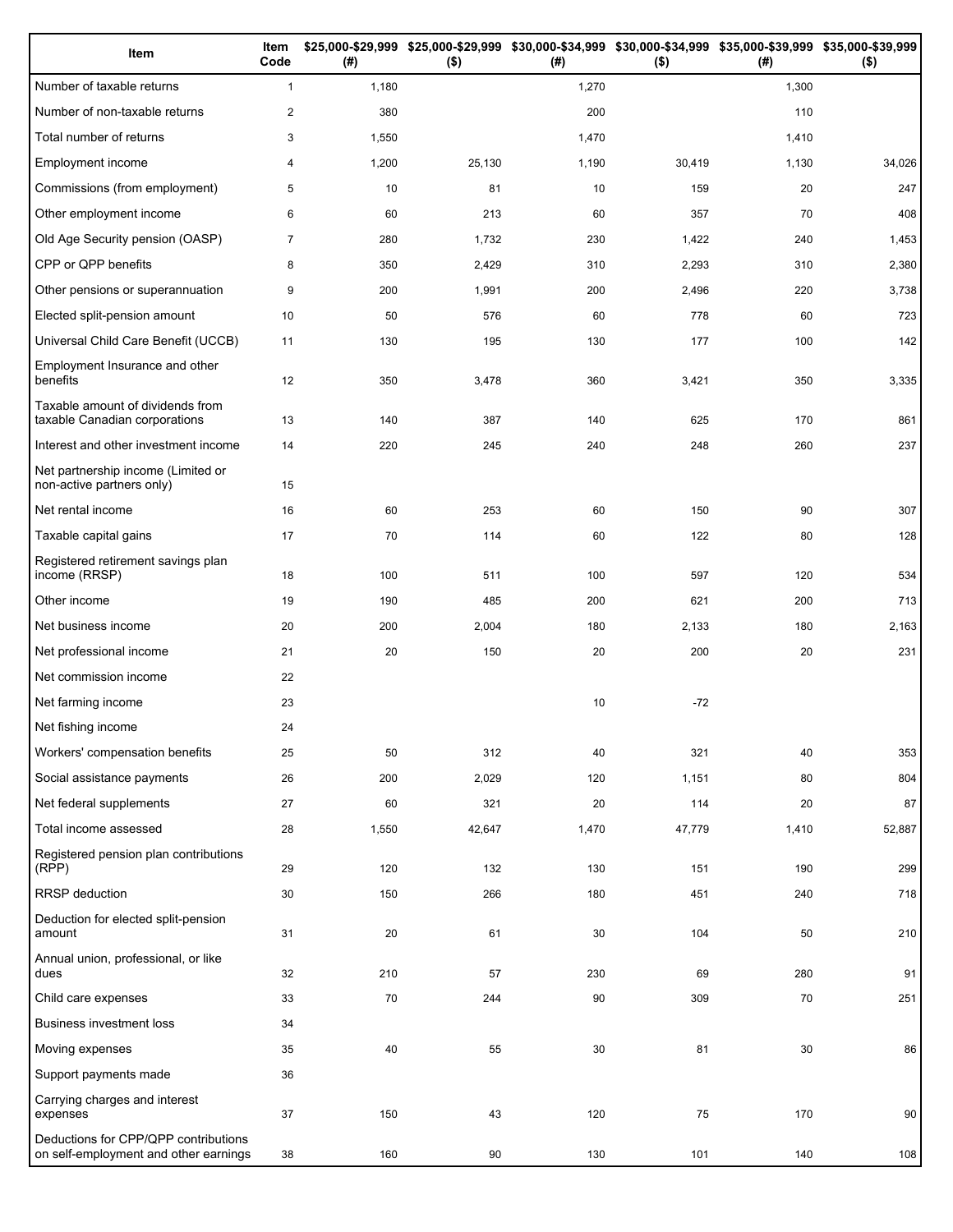| Item                                                                                              | Item<br>Code | (#)   | \$25,000-\$29,999 \$25,000-\$29,999 \$30,000-\$34,999 \$30,000-\$34,999 \$35,000-\$39,999 \$35,000-\$39,999<br>$($ \$) | (#)   | $($ \$) | (# )  | $($ \$)        |
|---------------------------------------------------------------------------------------------------|--------------|-------|------------------------------------------------------------------------------------------------------------------------|-------|---------|-------|----------------|
| Deductions for provincial parental<br>insurance plan (PPIP) premiums on<br>self-employment income | 39           |       |                                                                                                                        |       |         |       |                |
| Exploration and development expenses                                                              | 40           |       |                                                                                                                        |       |         |       |                |
| Other employment expenses                                                                         | 41           |       |                                                                                                                        | 10    | 19      | 20    | 28             |
| Clergy residence deduction                                                                        | 42           |       |                                                                                                                        |       |         |       |                |
| Other deductions                                                                                  | 43           | 60    | 58                                                                                                                     | 80    | 57      | 70    | 38             |
| Total deductions before adjustments                                                               | 44           | 700   | 1,025                                                                                                                  | 710   | 1,466   | 810   | 1,942          |
| Social benefits repayment                                                                         | 45           |       |                                                                                                                        |       |         |       |                |
| Net income after adjustments                                                                      | 46           | 1,550 | 41,623                                                                                                                 | 1,470 | 46,313  | 1,410 | 50,945         |
| Canadian Forces personnel and police<br>deduction                                                 | 47           |       |                                                                                                                        |       |         |       |                |
| Security options deductions                                                                       | 48           |       |                                                                                                                        |       |         |       |                |
| Other payments deductions                                                                         | 49           | 270   | 2,663                                                                                                                  | 170   | 1,587   | 130   | 1,244          |
| Non-capital losses of other years                                                                 | 50           |       |                                                                                                                        |       |         |       |                |
| Net capital losses of other years                                                                 | 51           | 20    | 8                                                                                                                      |       |         | 10    | 30             |
| Capital gains deduction                                                                           | 52           |       |                                                                                                                        |       |         |       |                |
| Northern residents deductions                                                                     | 53           | 940   | 3,734                                                                                                                  | 1,030 | 4,399   | 1,040 | 4,716          |
| Additional deductions                                                                             | 54           | 20    | 37                                                                                                                     |       |         | 10    | 35             |
| Farming/fishing losses of prior years                                                             | 55           |       |                                                                                                                        |       |         |       |                |
| Total deductions from net income                                                                  | 56           | 1,100 | 6,484                                                                                                                  | 1,100 | 6,102   | 1,090 | 6,030          |
| Taxable income assessed                                                                           | 57           | 1,540 | 35,160                                                                                                                 | 1,470 | 40,212  | 1,410 | 44,923         |
| Basic personal amount                                                                             | 58           | 1,550 | 17,094                                                                                                                 | 1,470 | 16,242  | 1,410 | 15,565         |
| Age amount                                                                                        | 59           | 290   | 1,960                                                                                                                  | 230   | 1,569   | 240   | 1,576          |
| Spouse or common-law partner<br>amount                                                            | 60           | 100   | 722                                                                                                                    | 80    | 632     | 80    | 689            |
| Amount for eligible dependant                                                                     | 61           | 100   | 1,049                                                                                                                  | 100   | 1,004   | 90    | 892            |
| Amount for children 17 and under                                                                  | 62           | 180   | 718                                                                                                                    | 220   | 788     | 190   | 692            |
| Amount for infirm dependants age 18<br>or older                                                   | 63           |       |                                                                                                                        |       |         |       |                |
| CPP or QPP contributions through<br>employment                                                    | 64           | 1,110 | 1,012                                                                                                                  | 1,130 | 1,275   | 1,080 | 1,465          |
| CPP or QPP contributions on<br>self-employment and other earnings                                 | 65           | 160   | 90                                                                                                                     | 130   | 101     | 140   | 108            |
| <b>Employment Insurance premiums</b>                                                              | 66           | 1,120 | 453                                                                                                                    | 1,120 | 548     | 1,070 | 615            |
| PPIP premiums paid                                                                                | 67           |       |                                                                                                                        |       |         |       |                |
| PPIP premiums payable on<br>employment income                                                     | 68           |       |                                                                                                                        |       |         |       |                |
| PPIP premiums payable on<br>self-employment income                                                | 69           |       |                                                                                                                        |       |         |       |                |
| Volunteer firefighters' amount                                                                    | 70           |       |                                                                                                                        |       |         |       |                |
| Canada employment amount                                                                          | 71           | 1,220 | 1,341                                                                                                                  | 1,210 | 1,334   | 1,160 | 1,273          |
| Public transit amount                                                                             | 72           | 50    | 16                                                                                                                     | 30    | 15      | 20    | 9              |
| Children's fitness amount                                                                         | 73           | 30    | 12                                                                                                                     | 50    | 20      | 50    | 22             |
| Children's arts amount                                                                            | 74           | 10    | 6                                                                                                                      | 20    | 10      | 10    | $\overline{7}$ |
| Home buyers' amount                                                                               | 75           |       |                                                                                                                        | 10    | 40      | 10    | 55             |
| Pension income amount                                                                             | 76           | 240   | 466                                                                                                                    | 230   | 457     | 260   | 500            |
| Caregiver amount                                                                                  | 77           |       |                                                                                                                        |       |         |       |                |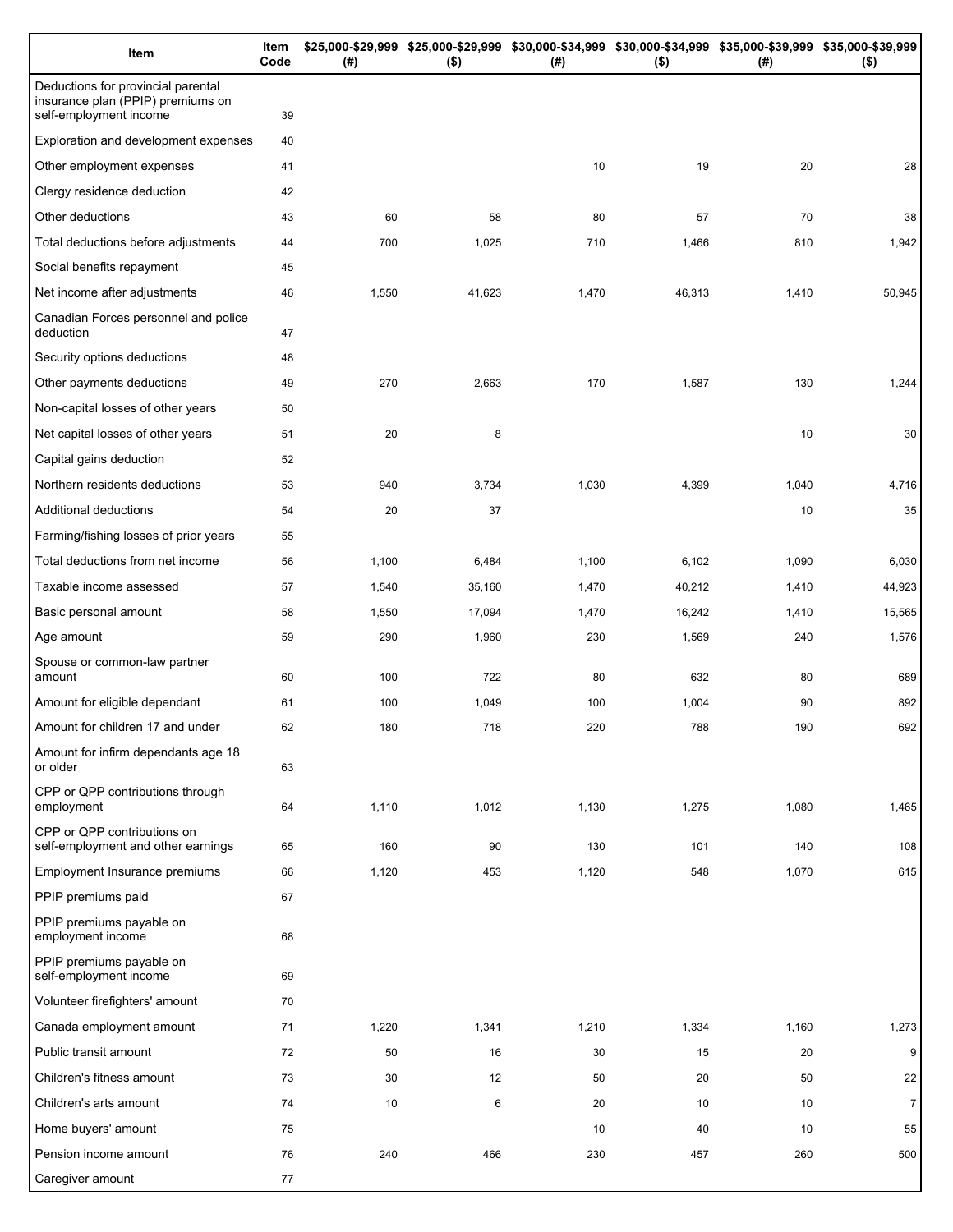| Item                                                                 | Item<br>Code | (#)   | \$25,000-\$29,999 \$25,000-\$29,999 \$30,000-\$34,999 \$30,000-\$34,999 \$35,000-\$39,999 \$35,000-\$39,999<br>$($ \$) | (#)   | $($ \$)        | (#)   | $($ \$) |
|----------------------------------------------------------------------|--------------|-------|------------------------------------------------------------------------------------------------------------------------|-------|----------------|-------|---------|
| Disability amount                                                    | 78           | 30    | 223                                                                                                                    | 30    | 208            | 30    | 238     |
| Disability amount transferred from a<br>dependant                    | 79           |       |                                                                                                                        |       |                |       |         |
| Interest paid on student loans                                       | 80           | 30    | 17                                                                                                                     | 40    | 32             | 50    | 22      |
| Tuition, education, and textbook<br>amounts                          | 81           | 210   | 1,374                                                                                                                  | 180   | 1,096          | 150   | 839     |
| Tuition, education, and textbook<br>amounts transferred from a child | 82           |       |                                                                                                                        |       |                |       |         |
| Amounts transferred from spouse or<br>common-law partner             | 83           | 50    | 204                                                                                                                    | 30    | 134            | 40    | 201     |
| Medical expenses                                                     | 84           | 120   | 203                                                                                                                    | 140   | 293            | 140   | 261     |
| Total tax credits on personal amounts                                | 85           | 1,550 | 4,061                                                                                                                  | 1,470 | 3,883          | 1,410 | 3,764   |
| Allowable charitable donations and<br>government gifts               | 86           | 150   | 101                                                                                                                    | 170   | 149            | 210   | 185     |
| Eligible cultural and ecological gifts                               | 87           |       |                                                                                                                        |       |                |       |         |
| Total tax credit on donations and gifts                              | 88           | 150   | 26                                                                                                                     | 170   | 40             | 210   | 49      |
| Total federal non-refundable tax credits                             | 89           | 1,550 | 4,087                                                                                                                  | 1,470 | 3,923          | 1,410 | 3,813   |
| Federal dividend tax credit                                          | 90           | 130   | 38                                                                                                                     | 140   | 57             | 170   | 100     |
| Overseas employment tax credit                                       | 91           |       |                                                                                                                        |       |                |       |         |
| Minimum tax carryover                                                | 92           |       |                                                                                                                        |       |                |       |         |
| Basic federal tax                                                    | 93           | 1,150 | 1,481                                                                                                                  | 1,250 | 2,204          | 1,270 | 2,922   |
| Federal Foreign Tax Credit                                           | 94           | 30    | $\mathbf{2}$                                                                                                           |       |                |       |         |
| Federal Political contribution tax credit                            | 95           | 10    | $\mathbf{1}$                                                                                                           | 10    | $\overline{2}$ | 20    | 3       |
| <b>Investment Tax Credit</b>                                         | 96           |       |                                                                                                                        |       |                |       |         |
| Labour-sponsored funds tax credit                                    | 97           |       |                                                                                                                        |       |                |       |         |
| Alternative minimum tax payable                                      | 98           |       |                                                                                                                        |       |                |       |         |
| Net federal tax                                                      | 99           | 1,150 | 1,479                                                                                                                  | 1,250 | 2,200          | 1,270 | 2,912   |
| CPP contributions on self-employment                                 | 100          | 160   | 180                                                                                                                    | 130   | 202            | 140   | 216     |
| Social Benefits repayment                                            | 101          |       |                                                                                                                        |       |                |       |         |
| Net Provincial Tax                                                   | 102          | 1,150 | 692                                                                                                                    | 1,250 | 1.036          | 1,270 | 1,367   |
| Total tax payable                                                    | 103          | 1,180 | 2,514                                                                                                                  | 1,270 | 3,644          | 1,300 | 4,812   |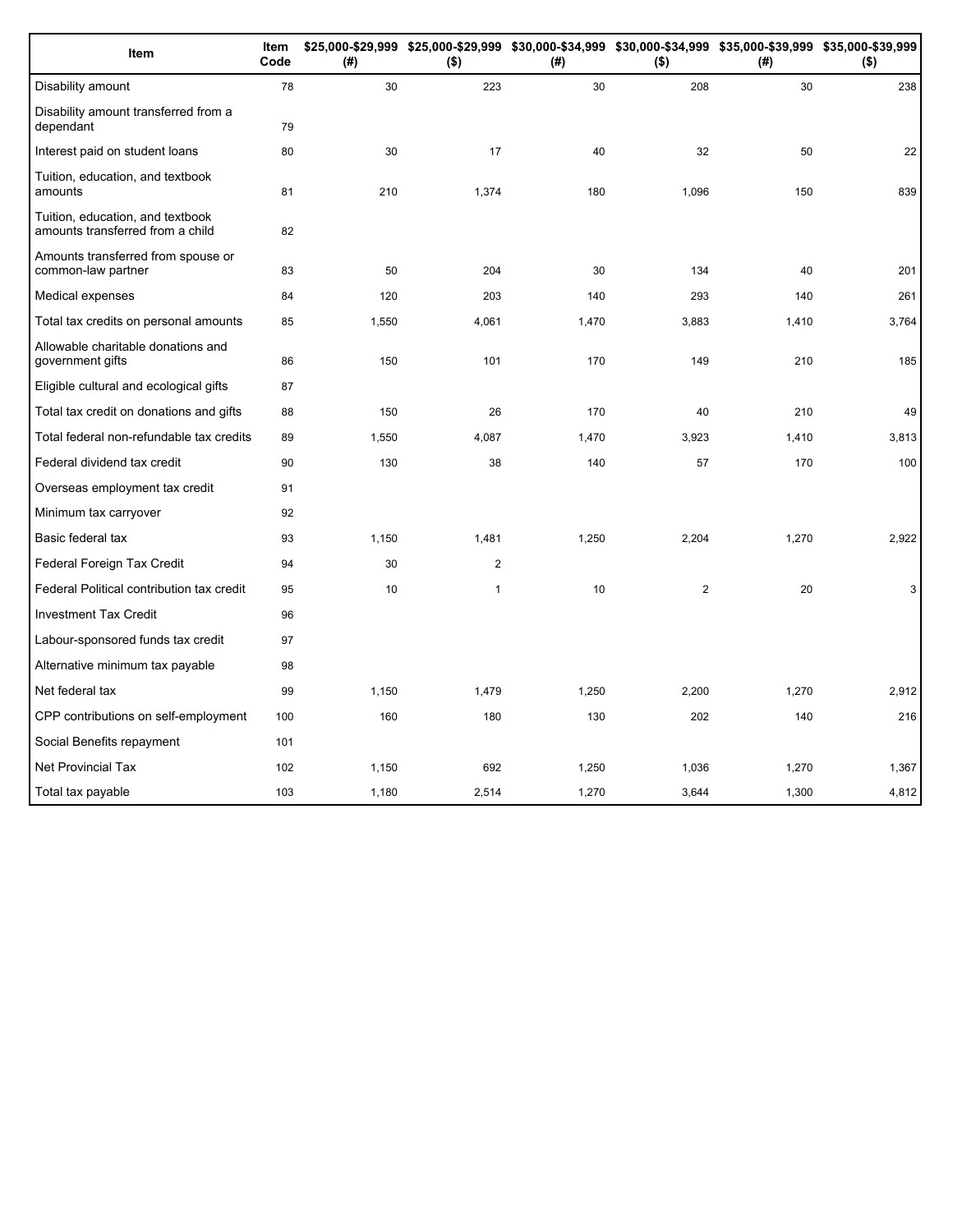| Item                                                                                           | Item<br>Code   | (#)   | \$40,000-\$44,999 \$40,000-\$44,999 \$45,000-\$49,999 \$45,000-\$49,999<br>$($ \$) | (#)   | $($ \$) | \$50,000-<br>\$54,999<br>(#) | \$50,000-<br>\$54,999<br>$($ \$) |
|------------------------------------------------------------------------------------------------|----------------|-------|------------------------------------------------------------------------------------|-------|---------|------------------------------|----------------------------------|
| Number of taxable returns                                                                      | $\mathbf{1}$   | 1,260 |                                                                                    | 1,170 |         | 1,140                        |                                  |
| Number of non-taxable returns                                                                  | 2              | 70    |                                                                                    | 40    |         | 20                           |                                  |
| Total number of returns                                                                        | 3              | 1,330 |                                                                                    | 1,210 |         | 1,170                        |                                  |
| Employment income                                                                              | 4              | 1,070 | 37,555                                                                             | 1,000 | 40,230  | 1,010                        | 44,820                           |
| Commissions (from employment)                                                                  | 5              | 10    | 206                                                                                |       |         | 10                           | 104                              |
| Other employment income                                                                        | 6              | 90    | 590                                                                                | 60    | 490     | 70                           | 673                              |
| Old Age Security pension (OASP)                                                                | $\overline{7}$ | 220   | 1,307                                                                              | 180   | 1,081   | 140                          | 880                              |
| CPP or QPP benefits                                                                            | 8              | 280   | 2,331                                                                              | 240   | 1,933   | 210                          | 1,740                            |
| Other pensions or superannuation                                                               | 9              | 230   | 4,264                                                                              | 180   | 3,820   | 160                          | 3,873                            |
| Elected split-pension amount                                                                   | 10             | 70    | 883                                                                                | 50    | 633     | 40                           | 514                              |
| Universal Child Care Benefit (UCCB)                                                            | 11             | 90    | 140                                                                                | 90    | 131     | 70                           | 96                               |
| Employment Insurance and other benefits                                                        | 12             | 310   | 2,772                                                                              | 240   | 1,964   | 240                          | 1,935                            |
| Taxable amount of dividends from taxable Canadian<br>corporations                              | 13             | 180   | 783                                                                                | 190   | 1,075   | 190                          | 1,241                            |
| Interest and other investment income                                                           | 14             | 260   | 236                                                                                | 240   | 435     | 240                          | 396                              |
| Net partnership income (Limited or non-active<br>partners only)                                | 15             |       |                                                                                    |       |         |                              |                                  |
| Net rental income                                                                              | 16             | 80    | 312                                                                                | 90    | 259     | 80                           | 132                              |
| Taxable capital gains                                                                          | 17             | 90    | 310                                                                                | 90    | 210     | 90                           | 222                              |
| Registered retirement savings plan income (RRSP)                                               | 18             | 140   | 735                                                                                | 130   | 823     | 100                          | 849                              |
| Other income                                                                                   | 19             | 220   | 671                                                                                | 180   | 530     | 170                          | 667                              |
| Net business income                                                                            | 20             | 160   | 2,002                                                                              | 170   | 2,573   | 140                          | 2,145                            |
| Net professional income                                                                        | 21             | 10    | 144                                                                                | 10    | 170     | 20                           | 222                              |
| Net commission income                                                                          | 22             |       |                                                                                    |       |         |                              |                                  |
| Net farming income                                                                             | 23             |       |                                                                                    |       |         |                              |                                  |
| Net fishing income                                                                             | 24             |       |                                                                                    |       |         |                              |                                  |
| Workers' compensation benefits                                                                 | 25             | 50    | 596                                                                                | 40    | 565     | 40                           | 517                              |
| Social assistance payments                                                                     | 26             | 50    | 291                                                                                | 40    | 173     | 30                           | 197                              |
| Net federal supplements                                                                        | 27             |       |                                                                                    |       |         |                              |                                  |
| Total income assessed                                                                          | 28             | 1,330 | 56,259                                                                             | 1,210 | 57,223  | 1,170                        | 61,205                           |
| Registered pension plan contributions (RPP)                                                    | 29             | 240   | 451                                                                                | 300   | 649     | 350                          | 888                              |
| RRSP deduction                                                                                 | 30             | 300   | 1,061                                                                              | 340   | 1,013   | 360                          | 1,361                            |
| Deduction for elected split-pension amount                                                     | 31             | 60    | 285                                                                                | 50    | 382     | 50                           | 393                              |
| Annual union, professional, or like dues                                                       | 32             | 300   | 129                                                                                | 360   | 186     | 370                          | 219                              |
| Child care expenses                                                                            | 33             | 90    | 385                                                                                | 90    | 344     | 80                           | 333                              |
| <b>Business investment loss</b>                                                                | 34             |       |                                                                                    |       |         |                              |                                  |
| Moving expenses                                                                                | 35             | 30    | 87                                                                                 | 20    | 88      | 30                           | 88                               |
| Support payments made                                                                          | 36             |       |                                                                                    |       |         |                              |                                  |
| Carrying charges and interest expenses                                                         | 37             | 170   | 140                                                                                | 180   | 144     | 170                          | 90                               |
| Deductions for CPP/QPP contributions on<br>self-employment and other earnings                  | 38             | 110   | 94                                                                                 | 120   | 126     | 100                          | 103                              |
| Deductions for provincial parental insurance plan<br>(PPIP) premiums on self-employment income | 39             |       |                                                                                    |       |         |                              |                                  |
| Exploration and development expenses                                                           | 40             |       |                                                                                    |       |         |                              |                                  |
| Other employment expenses                                                                      | 41             | 30    | 66                                                                                 | 20    | 36      | 30                           | 36                               |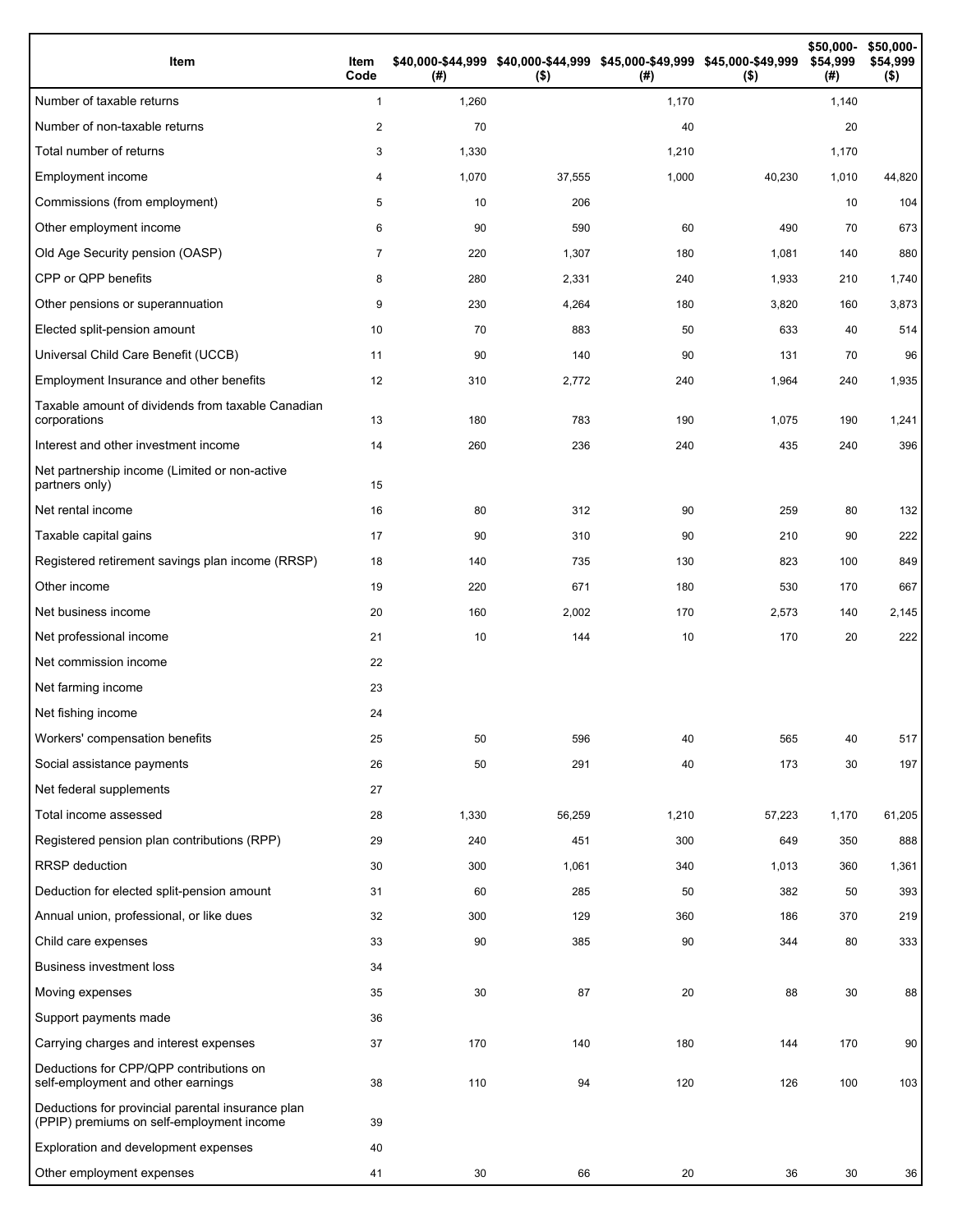| Item                                                                 | Item<br>Code | (# )  | \$40,000-\$44,999 \$40,000-\$44,999 \$45,000-\$49,999 \$45,000-\$49,999<br>$($ \$) | (#)   | $($ \$) | \$50,000-<br>\$54,999<br>(#) | \$50,000-<br>\$54,999<br>$($ \$) |
|----------------------------------------------------------------------|--------------|-------|------------------------------------------------------------------------------------|-------|---------|------------------------------|----------------------------------|
| Clergy residence deduction                                           | 42           |       |                                                                                    |       |         |                              |                                  |
| Other deductions                                                     | 43           | 50    | 37                                                                                 | 50    | 29      | 40                           | 64                               |
| Total deductions before adjustments                                  | 44           | 840   | 2,799                                                                              | 840   | 3,035   | 860                          | 3,626                            |
| Social benefits repayment                                            | 45           |       |                                                                                    |       |         |                              |                                  |
| Net income after adjustments                                         | 46           | 1,320 | 53,599                                                                             | 1,210 | 54,188  | 1,170                        | 57,578                           |
| Canadian Forces personnel and police deduction                       | 47           |       |                                                                                    |       |         |                              |                                  |
| Security options deductions                                          | 48           |       |                                                                                    |       |         |                              |                                  |
| Other payments deductions                                            | 49           | 100   | 903                                                                                | 80    | 748     | 70                           | 720                              |
| Non-capital losses of other years                                    | 50           |       |                                                                                    |       |         |                              |                                  |
| Net capital losses of other years                                    | 51           | 20    | 18                                                                                 | 20    | 21      | 20                           | 27                               |
| Capital gains deduction                                              | 52           |       |                                                                                    |       |         |                              |                                  |
| Northern residents deductions                                        | 53           | 1,000 | 4,667                                                                              | 970   | 4,655   | 980                          | 4,786                            |
| Additional deductions                                                | 54           |       |                                                                                    |       |         |                              |                                  |
| Farming/fishing losses of prior years                                | 55           |       |                                                                                    |       |         |                              |                                  |
| Total deductions from net income                                     | 56           | 1,050 | 5,682                                                                              | 990   | 5,472   | 1,000                        | 5,590                            |
| Taxable income assessed                                              | 57           | 1,320 | 47,921                                                                             | 1,200 | 48,718  | 1,170                        | 51,988                           |
| Basic personal amount                                                | 58           | 1,330 | 14,617                                                                             | 1,210 | 13,275  | 1,170                        | 12,877                           |
| Age amount                                                           | 59           | 220   | 1,301                                                                              | 180   | 943     | 140                          | 662                              |
| Spouse or common-law partner amount                                  | 60           | 70    | 541                                                                                | 50    | 432     | 50                           | 387                              |
| Amount for eligible dependant                                        | 61           | 70    | 717                                                                                | 70    | 687     | 60                           | 595                              |
| Amount for children 17 and under                                     | 62           | 190   | 704                                                                                | 160   | 623     | 170                          | 598                              |
| Amount for infirm dependants age 18 or older                         | 63           |       |                                                                                    |       |         |                              |                                  |
| CPP or QPP contributions through employment                          | 64           | 1,010 | 1,631                                                                              | 950   | 1,767   | 960                          | 1,963                            |
| CPP or QPP contributions on self-employment and<br>other earnings    | 65           | 110   | 94                                                                                 | 120   | 126     | 100                          | 103                              |
| Employment Insurance premiums                                        | 66           | 1,010 | 668                                                                                | 940   | 711     | 940                          | 743                              |
| PPIP premiums paid                                                   | 67           |       |                                                                                    |       |         |                              |                                  |
| PPIP premiums payable on employment income                           | 68           |       |                                                                                    |       |         |                              |                                  |
| PPIP premiums payable on self-employment income                      | 69           |       |                                                                                    |       |         |                              |                                  |
| Volunteer firefighters' amount                                       | 70           |       |                                                                                    |       |         |                              |                                  |
| Canada employment amount                                             | 71           | 1,110 | 1,212                                                                              | 1,020 | 1,124   | 1,030                        | 1,137                            |
| Public transit amount                                                | 72           | 30    | $\overline{7}$                                                                     | 20    | 8       | 20                           | 6                                |
| Children's fitness amount                                            | 73           | 70    | 30                                                                                 | 60    | 29      | 60                           | 24                               |
| Children's arts amount                                               | 74           | 20    | 9                                                                                  | 20    | 10      | 20                           | 10                               |
| Home buyers' amount                                                  | 75           | 20    | 61                                                                                 | 20    | 67      | 10                           | 58                               |
| Pension income amount                                                | 76           | 250   | 495                                                                                | 200   | 394     | 180                          | 359                              |
| Caregiver amount                                                     | 77           |       |                                                                                    |       |         |                              |                                  |
| Disability amount                                                    | 78           | 30    | 216                                                                                | 20    | 169     | 20                           | 139                              |
| Disability amount transferred from a dependant                       | 79           |       |                                                                                    |       |         |                              |                                  |
| Interest paid on student loans                                       | 80           | 40    | 34                                                                                 | 50    | 32      | 50                           | 22                               |
| Tuition, education, and textbook amounts                             | 81           | 150   | 949                                                                                | 110   | 658     | 120                          | 757                              |
| Tuition, education, and textbook amounts transferred<br>from a child | 82           |       |                                                                                    |       |         | 10                           | 55                               |
| Amounts transferred from spouse or common-law<br>partner             | 83           | 30    | 125                                                                                | 20    | 85      | 30                           | 113                              |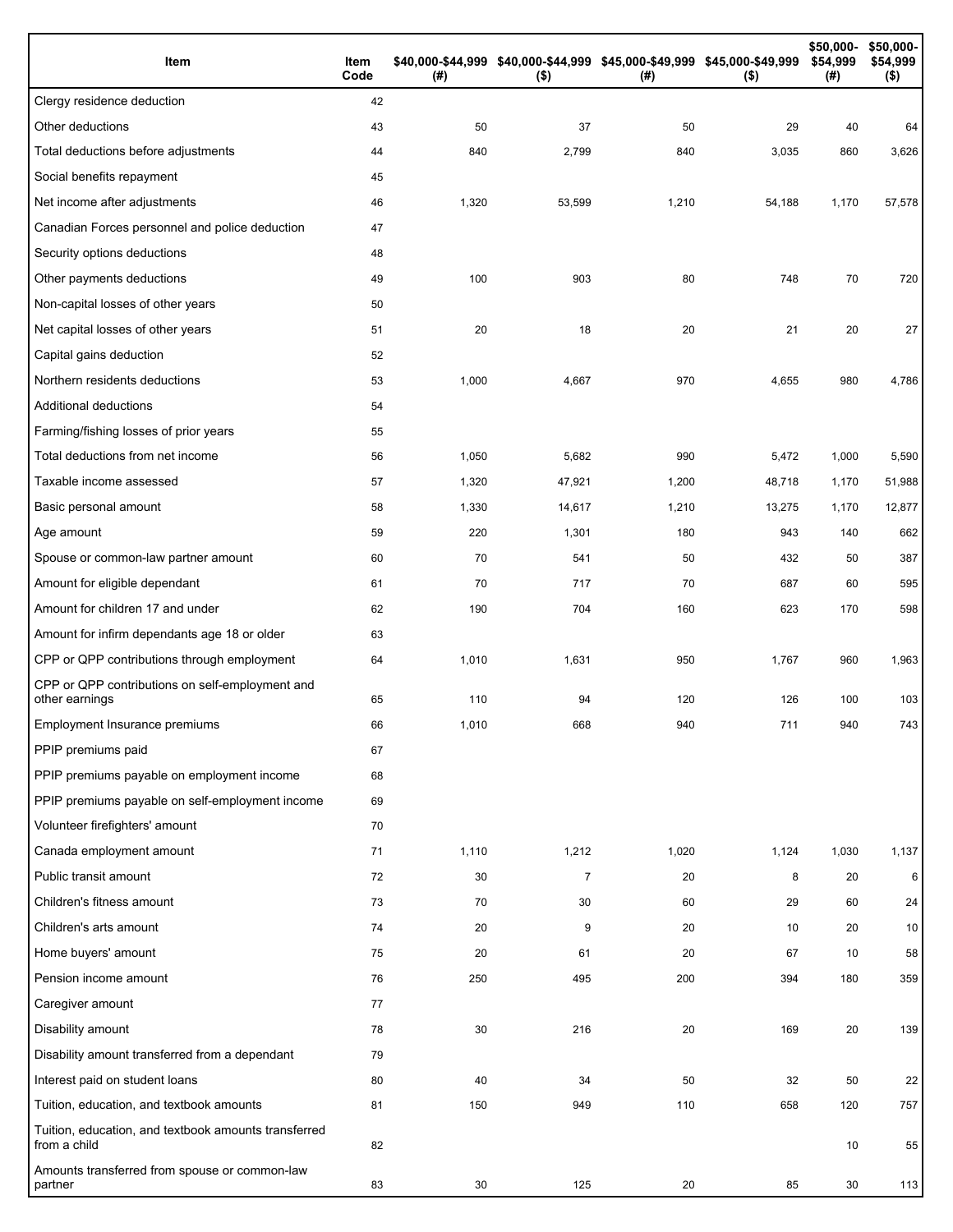| Item                                                | Item<br>Code | (#)   | \$40,000-\$44,999 \$40,000-\$44,999 \$45,000-\$49,999 \$45,000-\$49,999<br>$($ \$) | (#)   | $($ \$) | \$50,000-<br>\$54,999<br>(#) | \$50,000-<br>\$54,999<br>$($ \$) |
|-----------------------------------------------------|--------------|-------|------------------------------------------------------------------------------------|-------|---------|------------------------------|----------------------------------|
| Medical expenses                                    | 84           | 110   | 248                                                                                | 100   | 218     | 100                          | 210                              |
| Total tax credits on personal amounts               | 85           | 1,330 | 3,571                                                                              | 1,210 | 3,231   | 1,170                        | 3,137                            |
| Allowable charitable donations and government gifts | 86           | 260   | 234                                                                                | 230   | 236     | 240                          | 289                              |
| Eligible cultural and ecological gifts              | 87           |       |                                                                                    |       |         |                              |                                  |
| Total tax credit on donations and gifts             | 88           | 260   | 63                                                                                 | 230   | 64      | 240                          | 79                               |
| Total federal non-refundable tax credits            | 89           | 1,330 | 3,634                                                                              | 1,210 | 3,295   | 1,170                        | 3,216                            |
| Federal dividend tax credit                         | 90           | 180   | 100                                                                                | 190   | 140     | 190                          | 163                              |
| Overseas employment tax credit                      | 91           |       |                                                                                    |       |         |                              |                                  |
| Minimum tax carryover                               | 92           |       |                                                                                    |       |         |                              |                                  |
| Basic federal tax                                   | 93           | 1,240 | 3,504                                                                              | 1,160 | 3,942   | 1,140                        | 4,648                            |
| Federal Foreign Tax Credit                          | 94           | 30    | 2                                                                                  | 50    | 6       | 50                           | 3                                |
| Federal Political contribution tax credit           | 95           | 30    | 5                                                                                  | 20    | 3       | 20                           | 3                                |
| <b>Investment Tax Credit</b>                        | 96           |       |                                                                                    |       |         |                              |                                  |
| Labour-sponsored funds tax credit                   | 97           |       |                                                                                    |       |         |                              |                                  |
| Alternative minimum tax payable                     | 98           |       |                                                                                    |       |         |                              |                                  |
| Net federal tax                                     | 99           | 1,240 | 3,497                                                                              | 1.160 | 3,933   | 1,140                        | 4,643                            |
| CPP contributions on self-employment                | 100          | 110   | 188                                                                                | 120   | 251     | 100                          | 206                              |
| Social Benefits repayment                           | 101          |       |                                                                                    |       |         |                              |                                  |
| Net Provincial Tax                                  | 102          | 1,240 | 1,641                                                                              | 1,160 | 1,844   | 1,130                        | 2,155                            |
| Total tax payable                                   | 103          | 1,260 | 5,615                                                                              | 1,170 | 6,319   | 1,140                        | 7,457                            |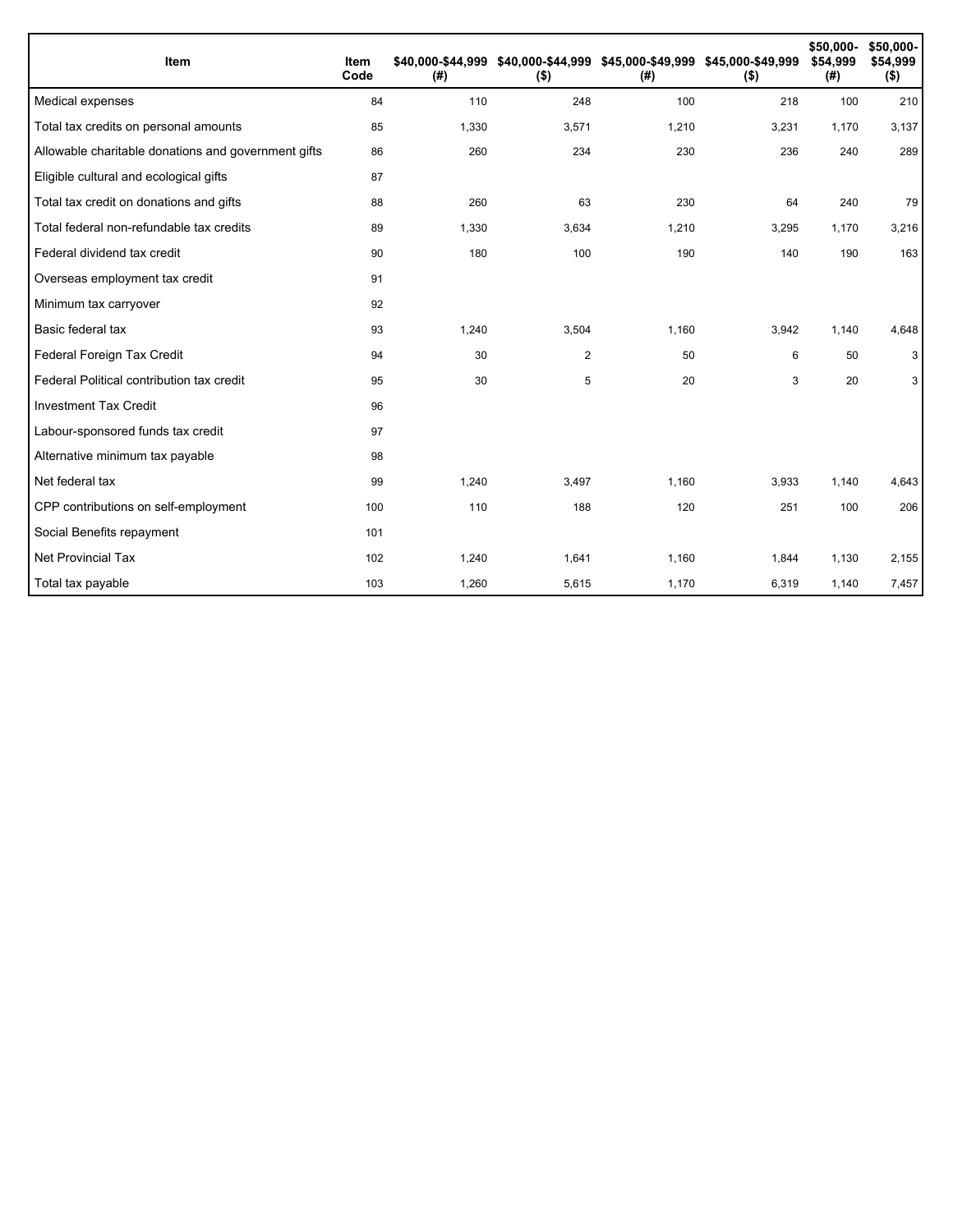| Item                                                                          | Item<br>Code   | (# )  | \$55,000-\$59,999 \$55,000-\$59,999<br>$($ \$) | (# )  | \$60,000-\$69,999 \$60,000-\$69,999 \$70,000-\$79,999 \$70,000-\$79,999<br>$($ \$) | (#)   | $($ \$) |
|-------------------------------------------------------------------------------|----------------|-------|------------------------------------------------|-------|------------------------------------------------------------------------------------|-------|---------|
| Number of taxable returns                                                     | $\mathbf{1}$   | 1,100 |                                                | 2,200 |                                                                                    | 1,840 |         |
| Number of non-taxable returns                                                 | $\mathbf{2}$   | 20    |                                                | 20    |                                                                                    | 10    |         |
| Total number of returns                                                       | 3              | 1,120 |                                                | 2,220 |                                                                                    | 1,850 |         |
| Employment income                                                             | 4              | 990   | 49,758                                         | 1,980 | 114,193                                                                            | 1,670 | 112,662 |
| Commissions (from employment)                                                 | 5              | 10    | 224                                            | 30    | 597                                                                                | 10    | 270     |
| Other employment income                                                       | 6              | 60    | 870                                            | 110   | 971                                                                                | 100   | 1,065   |
| Old Age Security pension (OASP)                                               | $\overline{7}$ | 120   | 726                                            | 230   | 1,380                                                                              | 180   | 1,089   |
| CPP or QPP benefits                                                           | 8              | 190   | 1,506                                          | 330   | 2,744                                                                              | 290   | 2,462   |
| Other pensions or superannuation                                              | 9              | 140   | 3,559                                          | 270   | 8,260                                                                              | 210   | 6,888   |
| Elected split-pension amount                                                  | 10             | 40    | 379                                            | 50    | 508                                                                                | 60    | 587     |
| Universal Child Care Benefit (UCCB)                                           | 11             | 80    | 107                                            | 120   | 161                                                                                | 70    | 96      |
| Employment Insurance and other<br>benefits                                    | 12             | 180   | 1,369                                          | 250   | 1,949                                                                              | 150   | 1,026   |
| Taxable amount of dividends from<br>taxable Canadian corporations             | 13             | 170   | 1,008                                          | 400   | 2,998                                                                              | 360   | 2,745   |
| Interest and other investment income                                          | 14             | 230   | 388                                            | 500   | 701                                                                                | 450   | 655     |
| Net partnership income (Limited or<br>non-active partners only)               | 15             |       |                                                |       |                                                                                    |       |         |
| Net rental income                                                             | 16             | 80    | 236                                            | 210   | 458                                                                                | 200   | 565     |
| Taxable capital gains                                                         | 17             | 80    | 145                                            | 170   | 558                                                                                | 170   | 604     |
| Registered retirement savings plan<br>income (RRSP)                           | 18             | 140   | 638                                            | 280   | 1,551                                                                              | 240   | 1,571   |
| Other income                                                                  | 19             | 150   | 486                                            | 310   | 1,252                                                                              | 250   | 1,043   |
| Net business income                                                           | 20             | 130   | 1,937                                          | 250   | 4,548                                                                              | 200   | 3,466   |
| Net professional income                                                       | 21             | 20    | 315                                            | 30    | 373                                                                                | 20    | 445     |
| Net commission income                                                         | 22             |       |                                                |       |                                                                                    |       |         |
| Net farming income                                                            | 23             |       |                                                | 20    | $-90$                                                                              | 10    | $-58$   |
| Net fishing income                                                            | 24             |       |                                                |       |                                                                                    |       |         |
| Workers' compensation benefits                                                | 25             | 40    | 415                                            | 70    | 630                                                                                | 50    | 627     |
| Social assistance payments                                                    | 26             | 20    | 102                                            | 20    | 129                                                                                | 10    | 69      |
| Net federal supplements                                                       | 27             |       |                                                |       |                                                                                    |       |         |
| Total income assessed                                                         | 28             | 1,120 | 64,133                                         | 2,220 | 143,985                                                                            | 1,850 | 138,112 |
| Registered pension plan contributions<br>(RPP)                                | 29             | 410   | 1,265                                          | 1,050 | 3,944                                                                              | 990   | 4,411   |
| RRSP deduction                                                                | 30             | 370   | 1,516                                          | 860   | 3,828                                                                              | 860   | 4,278   |
| Deduction for elected split-pension<br>amount                                 | 31             | 50    | 465                                            | 90    | 1,094                                                                              | 90    | 1,142   |
| Annual union, professional, or like<br>dues                                   | 32             | 450   | 295                                            | 1,050 | 823                                                                                | 980   | 898     |
| Child care expenses                                                           | 33             | 100   | 360                                            | 180   | 777                                                                                | 110   | 442     |
| Business investment loss                                                      | 34             |       |                                                |       |                                                                                    |       |         |
| Moving expenses                                                               | 35             | 20    | 60                                             | 30    | 160                                                                                | 20    | 106     |
| Support payments made                                                         | 36             |       |                                                |       |                                                                                    |       |         |
| Carrying charges and interest<br>expenses                                     | $37\,$         | 180   | 83                                             | 380   | 222                                                                                | 330   | 172     |
| Deductions for CPP/QPP contributions<br>on self-employment and other earnings | 38             | 80    | 95                                             | 110   | 175                                                                                | 70    | 118     |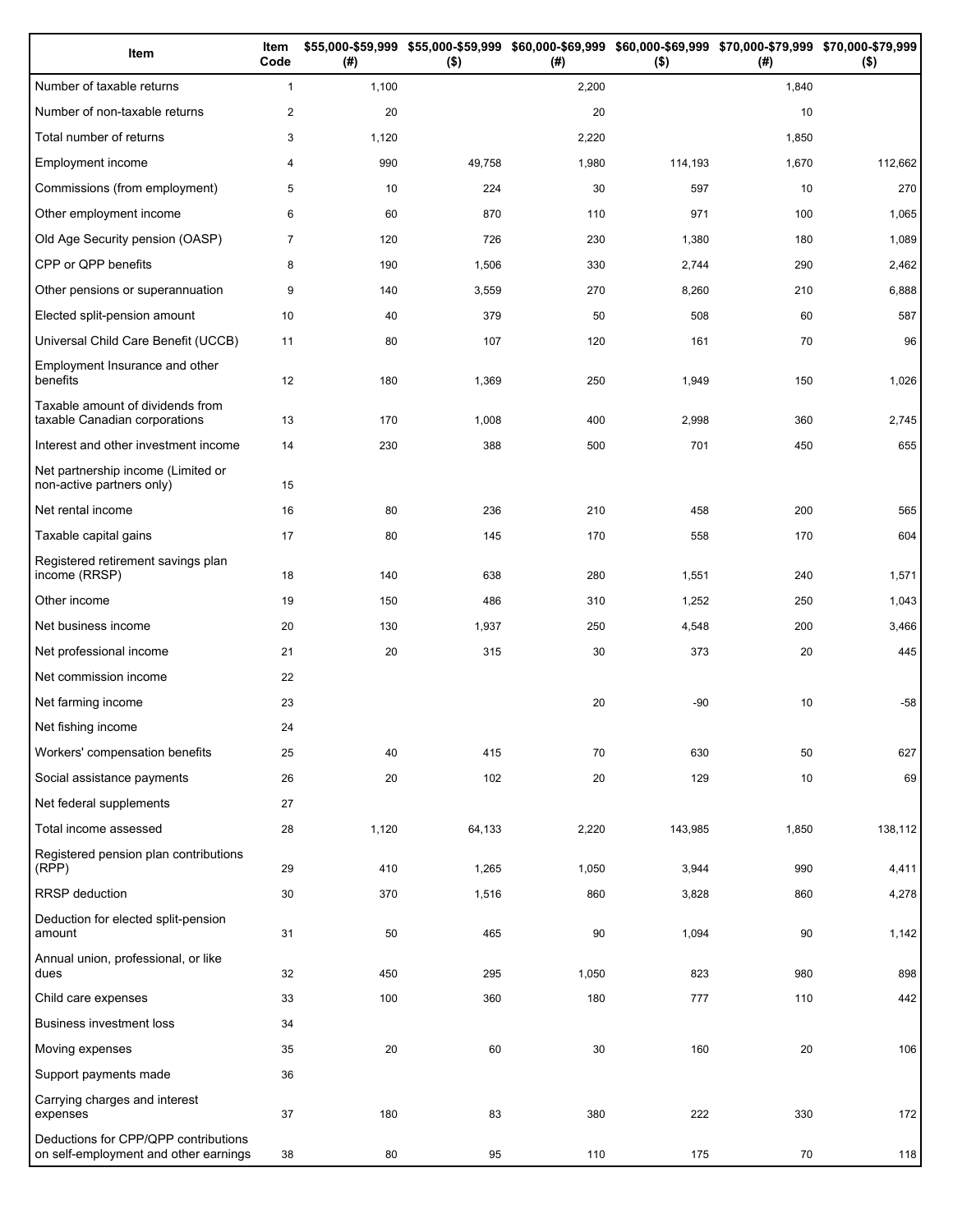| Item                                                                                              | Item<br>Code | (# )  | \$55,000-\$59,999 \$55,000-\$59,999 \$60,000-\$69,999 \$60,000-\$69,999 \$70,000-\$79,999 \$70,000-\$79,999<br>$($ \$) | (#)   | $($ \$) | (# )  | $($ \$) |
|---------------------------------------------------------------------------------------------------|--------------|-------|------------------------------------------------------------------------------------------------------------------------|-------|---------|-------|---------|
| Deductions for provincial parental<br>insurance plan (PPIP) premiums on<br>self-employment income | 39           |       |                                                                                                                        |       |         |       |         |
| Exploration and development expenses                                                              | 40           |       |                                                                                                                        |       |         |       |         |
| Other employment expenses                                                                         | 41           | 40    | 106                                                                                                                    | 70    | 204     | 70    | 173     |
| Clergy residence deduction                                                                        | 42           |       |                                                                                                                        | 10    | 130     |       |         |
| Other deductions                                                                                  | 43           | 30    | 27                                                                                                                     | 60    | 88      |       |         |
| Total deductions before adjustments                                                               | 44           | 870   | 4,299                                                                                                                  | 1,850 | 11,488  | 1,640 | 12,014  |
| Social benefits repayment                                                                         | 45           |       |                                                                                                                        | 110   | 124     | 140   | 164     |
| Net income after adjustments                                                                      | 46           | 1,120 | 59,833                                                                                                                 | 2,220 | 132,373 | 1,850 | 125,933 |
| Canadian Forces personnel and police<br>deduction                                                 | 47           |       |                                                                                                                        |       |         |       |         |
| Security options deductions                                                                       | 48           |       |                                                                                                                        |       |         |       |         |
| Other payments deductions                                                                         | 49           | 60    | 520                                                                                                                    | 100   | 759     | 60    | 702     |
| Non-capital losses of other years                                                                 | 50           |       |                                                                                                                        |       |         |       |         |
| Net capital losses of other years                                                                 | 51           | 10    | $\overline{7}$                                                                                                         | 40    | 49      | 40    | 46      |
| Capital gains deduction                                                                           | 52           |       |                                                                                                                        |       |         |       |         |
| Northern residents deductions                                                                     | 53           | 960   | 5,048                                                                                                                  | 1,980 | 10,777  | 1,670 | 9,608   |
| Additional deductions                                                                             | 54           |       |                                                                                                                        |       |         |       |         |
| Farming/fishing losses of prior years                                                             | 55           |       |                                                                                                                        |       |         |       |         |
| Total deductions from net income                                                                  | 56           | 970   | 5,620                                                                                                                  | 2,000 | 11,849  | 1,680 | 10,545  |
| Taxable income assessed                                                                           | 57           | 1,110 | 54,227                                                                                                                 | 2,220 | 120,524 | 1,850 | 115,388 |
| Basic personal amount                                                                             | 58           | 1,120 | 12,314                                                                                                                 | 2,220 | 24,495  | 1,850 | 20,365  |
| Age amount                                                                                        | 59           | 120   | 513                                                                                                                    | 240   | 729     | 180   | 359     |
| Spouse or common-law partner<br>amount                                                            | 60           | 50    | 357                                                                                                                    | 100   | 831     | 100   | 638     |
| Amount for eligible dependant                                                                     | 61           | 60    | 624                                                                                                                    | 160   | 1,574   | 100   | 1,055   |
| Amount for children 17 and under                                                                  | 62           | 170   | 633                                                                                                                    | 410   | 1,469   | 350   | 1,338   |
| Amount for infirm dependants age 18<br>or older                                                   | 63           |       |                                                                                                                        |       |         |       |         |
| CPP or QPP contributions through<br>employment                                                    | 64           | 950   | 2,073                                                                                                                  | 1,900 | 4,233   | 1,610 | 3,658   |
| CPP or QPP contributions on<br>self-employment and other earnings                                 | 65           | 80    | 95                                                                                                                     | 110   | 175     | 70    | 118     |
| Employment Insurance premiums                                                                     | 66           | 940   | 776                                                                                                                    | 1,880 | 1,580   | 1,570 | 1,348   |
| PPIP premiums paid                                                                                | 67           |       |                                                                                                                        |       |         |       |         |
| PPIP premiums payable on<br>employment income                                                     | 68           |       |                                                                                                                        |       |         |       |         |
| PPIP premiums payable on<br>self-employment income                                                | 69           |       |                                                                                                                        |       |         |       |         |
| Volunteer firefighters' amount                                                                    | 70           |       |                                                                                                                        | 10    | 36      | 20    | 48      |
| Canada employment amount                                                                          | 71           | 1,000 | 1,114                                                                                                                  | 2,000 | 2,227   | 1,680 | 1,873   |
| Public transit amount                                                                             | 72           | 20    | $\overline{7}$                                                                                                         | 30    | 9       | 20    | 8       |
| Children's fitness amount                                                                         | 73           | 60    | 28                                                                                                                     | 180   | 83      | 190   | 93      |
| Children's arts amount                                                                            | 74           | 20    | 8                                                                                                                      | 60    | 29      | 60    | 30      |
| Home buyers' amount                                                                               | 75           | 20    | 83                                                                                                                     | 40    | 191     | 40    | 160     |
| Pension income amount                                                                             | 76           | 170   | 318                                                                                                                    | 300   | 593     | 250   | 475     |
| Caregiver amount                                                                                  | 77           |       |                                                                                                                        |       |         |       |         |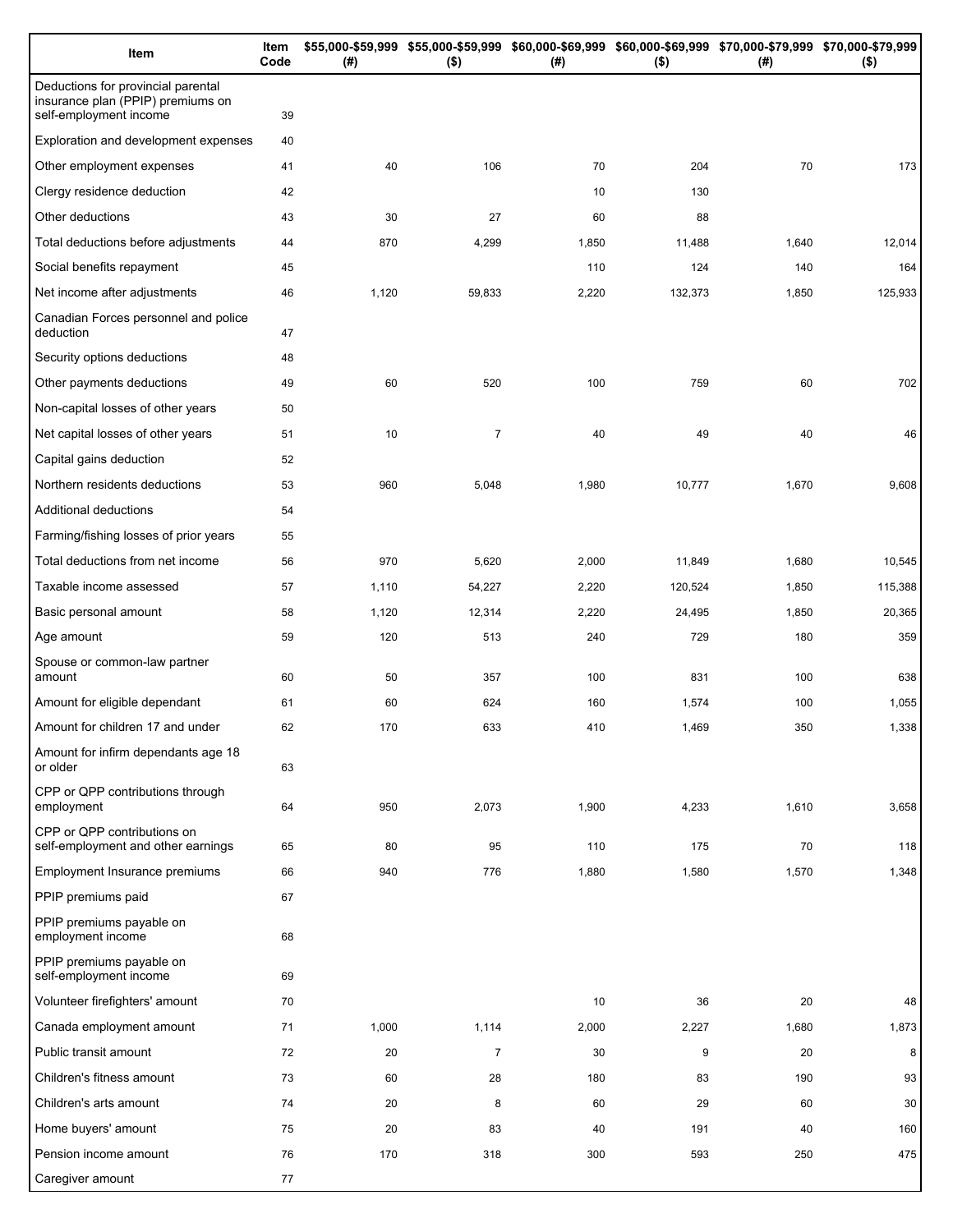| Item                                                                 | Item<br>Code | (#)   | \$55,000-\$59,999 \$55,000-\$59,999 \$60,000-\$69,999 \$60,000-\$69,999 \$70,000-\$79,999 \$70,000-\$79,999<br>$($ \$) | (# )  | ( \$)  | (#)   | $($ \$) |
|----------------------------------------------------------------------|--------------|-------|------------------------------------------------------------------------------------------------------------------------|-------|--------|-------|---------|
| Disability amount                                                    | 78           | 10    | 100                                                                                                                    | 20    | 185    | 20    | 123     |
| Disability amount transferred from a<br>dependant                    | 79           | 10    | 140                                                                                                                    | 20    | 201    | 20    | 162     |
| Interest paid on student loans                                       | 80           | 40    | 24                                                                                                                     | 100   | 62     | 90    | 62      |
| Tuition, education, and textbook<br>amounts                          | 81           | 80    | 448                                                                                                                    | 170   | 986    | 120   | 608     |
| Tuition, education, and textbook<br>amounts transferred from a child | 82           |       |                                                                                                                        | 20    | 94     | 40    | 170     |
| Amounts transferred from spouse or<br>common-law partner             | 83           | 30    | 148                                                                                                                    | 50    | 210    | 30    | 136     |
| Medical expenses                                                     | 84           | 80    | 208                                                                                                                    | 150   | 396    | 100   | 269     |
| Total tax credits on personal amounts                                | 85           | 1,120 | 3,011                                                                                                                  | 2,220 | 6,063  | 1,850 | 4,968   |
| Allowable charitable donations and<br>government gifts               | 86           | 260   | 281                                                                                                                    | 560   | 696    | 550   | 657     |
| Eligible cultural and ecological gifts                               | 87           |       |                                                                                                                        |       |        |       |         |
| Total tax credit on donations and gifts                              | 88           | 260   | 77                                                                                                                     | 560   | 190    | 550   | 179     |
| Total federal non-refundable tax credits                             | 89           | 1,120 | 3,088                                                                                                                  | 2,220 | 6,253  | 1,850 | 5,148   |
| Federal dividend tax credit                                          | 90           | 170   | 135                                                                                                                    | 400   | 408    | 360   | 377     |
| Overseas employment tax credit                                       | 91           |       |                                                                                                                        |       |        |       |         |
| Minimum tax carryover                                                | 92           |       |                                                                                                                        |       |        |       |         |
| Basic federal tax                                                    | 93           | 1,090 | 5,374                                                                                                                  | 2,190 | 13,153 | 1,830 | 14,247  |
| Federal Foreign Tax Credit                                           | 94           |       |                                                                                                                        | 110   | 11     | 100   | 21      |
| Federal Political contribution tax credit                            | 95           | 20    | 3                                                                                                                      | 50    | 9      | 50    | 12      |
| <b>Investment Tax Credit</b>                                         | 96           |       |                                                                                                                        |       |        |       |         |
| Labour-sponsored funds tax credit                                    | 97           |       |                                                                                                                        |       |        |       |         |
| Alternative minimum tax payable                                      | 98           |       |                                                                                                                        |       |        |       |         |
| Net federal tax                                                      | 99           | 1,090 | 5,363                                                                                                                  | 2,190 | 13,128 | 1,830 | 14,208  |
| CPP contributions on self-employment                                 | 100          | 80    | 189                                                                                                                    | 110   | 350    | 70    | 236     |
| Social Benefits repayment                                            | 101          |       |                                                                                                                        | 110   | 124    | 140   | 164     |
| <b>Net Provincial Tax</b>                                            | 102          | 1,090 | 2,481                                                                                                                  | 2,190 | 6,022  | 1,820 | 6,444   |
| Total tax payable                                                    | 103          | 1,100 | 8,416                                                                                                                  | 2,200 | 20,557 | 1,840 | 21,932  |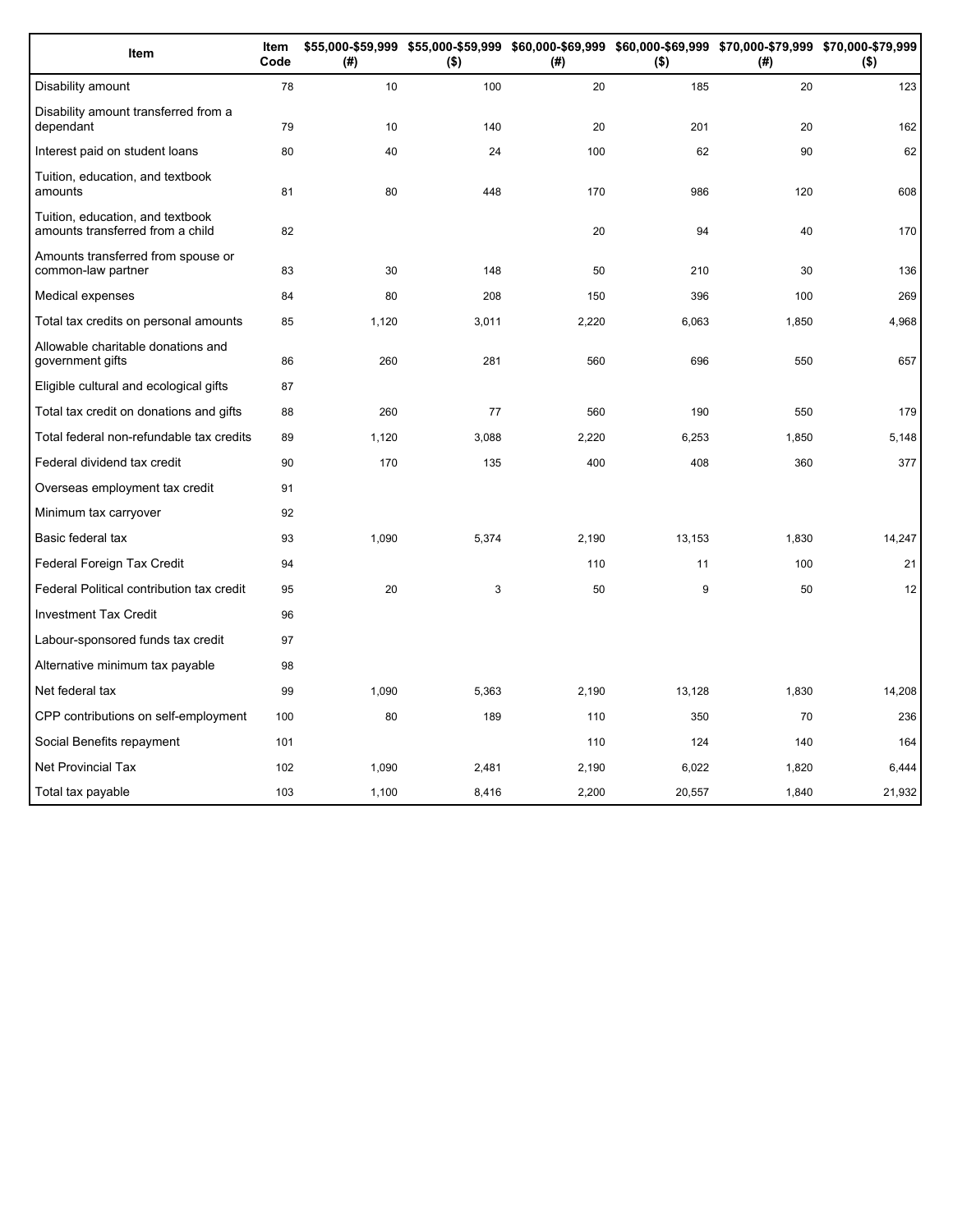| Item                                                              | Item<br>Code   | (# )   | $($ \$) | (# )  | $($ \$) | \$80,000-\$89,999 \$80,000-\$89,999 \$90,000-\$99,999 \$90,000-\$99,999 \$100,000-\$149,999 \$100,000-\$149,999<br>(#) | $($ \$) |
|-------------------------------------------------------------------|----------------|--------|---------|-------|---------|------------------------------------------------------------------------------------------------------------------------|---------|
| Number of taxable returns                                         | $\mathbf{1}$   | 1,540  |         | 1,040 |         | 2,120                                                                                                                  |         |
| Number of non-taxable returns                                     | $\overline{2}$ |        |         |       |         |                                                                                                                        |         |
| Total number of returns                                           | 3              | 1,540  |         | 1,040 |         | 2,120                                                                                                                  |         |
| Employment income                                                 | 4              | 1,450  | 112,251 | 980   | 83,698  | 1,970                                                                                                                  | 203,400 |
| Commissions (from employment)                                     | 5              | 10     | 325     |       |         | 30                                                                                                                     | 1,469   |
| Other employment income                                           | 6              | 80     | 720     | 40    | 237     | 130                                                                                                                    | 603     |
| Old Age Security pension (OASP)                                   | $\overline{7}$ | 110    | 625     | 60    | 356     | 140                                                                                                                    | 728     |
| CPP or QPP benefits                                               | 8              | 170    | 1,471   | 120   | 900     | 230                                                                                                                    | 1,847   |
| Other pensions or superannuation                                  | 9              | 140    | 4,770   | 90    | 2,908   | 240                                                                                                                    | 7,897   |
| Elected split-pension amount                                      | 10             | 30     | 448     | 30    | 320     | 50                                                                                                                     | 436     |
| Universal Child Care Benefit<br>(UCCB)                            | 11             | 60     | 85      | 30    | 48      | 30                                                                                                                     | 40      |
| Employment Insurance and other<br>benefits                        | 12             | 90     | 539     | 60    | 363     | 70                                                                                                                     | 385     |
| Taxable amount of dividends from<br>taxable Canadian corporations | 13             | 320    | 2,321   | 260   | 2,475   | 630                                                                                                                    | 10,709  |
| Interest and other investment<br>income                           | 14             | 360    | 709     | 280   | 543     | 670                                                                                                                    | 1,565   |
| Net partnership income (Limited<br>or non-active partners only)   | 15             |        |         |       |         |                                                                                                                        |         |
| Net rental income                                                 | 16             | 160    | 479     | 130   | 495     | 350                                                                                                                    | 1,872   |
| Taxable capital gains                                             | 17             | 130    | 554     | 120   | 311     | 280                                                                                                                    | 1,703   |
| Registered retirement savings<br>plan income (RRSP)               | 18             | 200    | 1,241   | 160   | 1,193   | 290                                                                                                                    | 3,115   |
| Other income                                                      | 19             | 210    | 1,163   | 170   | 1,319   | 390                                                                                                                    | 4,621   |
| Net business income                                               | 20             | 170    | 2,465   | 130   | 2,250   | 250                                                                                                                    | 6,900   |
| Net professional income                                           | 21             | 20     | 243     | 30    | 790     | 60                                                                                                                     | 2,352   |
| Net commission income                                             | 22             |        |         |       |         | 10                                                                                                                     | 346     |
| Net farming income                                                | 23             | 20     | 18      |       |         | 30                                                                                                                     | $-125$  |
| Net fishing income                                                | 24             |        |         |       |         |                                                                                                                        |         |
| Workers' compensation benefits                                    | 25             | 60     | 454     | 20    | 213     | 50                                                                                                                     | 438     |
| Social assistance payments                                        | 26             |        |         |       |         |                                                                                                                        |         |
| Net federal supplements                                           | 27             |        |         |       |         |                                                                                                                        |         |
| Total income assessed                                             | 28             | 1,540  | 131,029 | 1,040 | 98,616  | 2,120                                                                                                                  | 250,405 |
| Registered pension plan<br>contributions (RPP)                    | 29             | 950    | 5,042   | 650   | 3,821   | 1,240                                                                                                                  | 8,657   |
| RRSP deduction                                                    | 30             | 810    | 4,848   | 570   | 4,045   | 1,270                                                                                                                  | 13,177  |
| Deduction for elected<br>split-pension amount                     | 31             | 60     | 669     | 30    | 280     | 110                                                                                                                    | 1,805   |
| Annual union, professional, or like<br>dues                       | 32             | 930    | 991     | 610   | 683     | 1,030                                                                                                                  | 1,161   |
| Child care expenses                                               | 33             | 100    | 482     | 60    | 230     | 80                                                                                                                     | 305     |
| <b>Business investment loss</b>                                   | 34             |        |         |       |         |                                                                                                                        |         |
| Moving expenses                                                   | 35             | $10\,$ | 34      | 20    | 67      | 40                                                                                                                     | 271     |
| Support payments made                                             | 36             |        |         |       |         | 10                                                                                                                     | 145     |
| Carrying charges and interest<br>expenses                         | 37             | 270    | 154     | 200   | 191     | 460                                                                                                                    | 605     |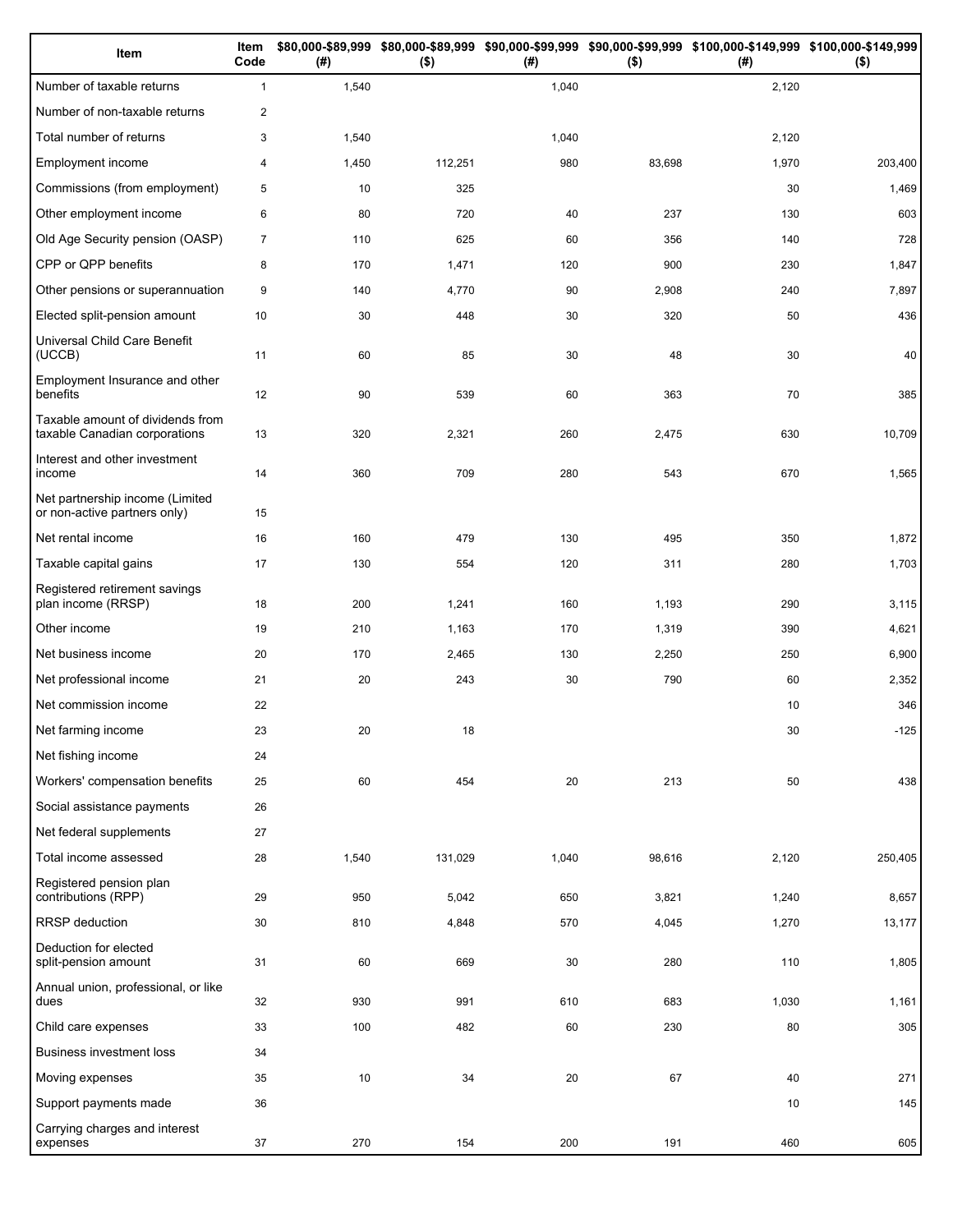| Item                                                                                              | Item<br>Code | (#)   | $($ \$)     | (# )  | $($ \$)   | \$80,000-\$89,999 \$80,000-\$89,999 \$90,000-\$99,999 \$90,000-\$99,999 \$100,000-\$149,999 \$100,000-\$149,999<br>(#) | $($ \$)      |
|---------------------------------------------------------------------------------------------------|--------------|-------|-------------|-------|-----------|------------------------------------------------------------------------------------------------------------------------|--------------|
| Deductions for CPP/QPP<br>contributions on self-employment<br>and other earnings                  | 38           | 50    | 73          | 40    | 68        | 110                                                                                                                    | 184          |
| Deductions for provincial parental<br>insurance plan (PPIP) premiums<br>on self-employment income | 39           |       |             |       |           |                                                                                                                        |              |
| Exploration and development<br>expenses                                                           | 40           |       |             |       |           |                                                                                                                        |              |
| Other employment expenses                                                                         | 41           | 60    | 224         | 40    | 164       | 90                                                                                                                     | 468          |
| Clergy residence deduction                                                                        | 42           |       |             |       |           |                                                                                                                        |              |
| Other deductions                                                                                  | 43           | 30    | 35          | 10    | 11        |                                                                                                                        |              |
| Total deductions before<br>adjustments                                                            | 44           | 1,400 | 12,660      | 970   | 9,579     | 1,970                                                                                                                  | 26,976       |
| Social benefits repayment                                                                         | 45           | 110   | 178         | 70    | 176       | 140                                                                                                                    | 563          |
| Net income after adjustments                                                                      | 46           | 1,540 | 118,191     | 1,040 | 88,862    | 2,120                                                                                                                  | 222,867      |
| Canadian Forces personnel and<br>police deduction                                                 | 47           |       |             |       |           |                                                                                                                        |              |
| Security options deductions                                                                       | 48           |       |             |       |           |                                                                                                                        |              |
| Other payments deductions                                                                         | 49           | 70    | 516         |       |           | 50                                                                                                                     | 457          |
| Non-capital losses of other years                                                                 | 50           |       |             |       |           |                                                                                                                        |              |
| Net capital losses of other years                                                                 | 51           | 30    | 42          | 30    | 32        | 80                                                                                                                     | 210          |
| Capital gains deduction                                                                           | 52           |       |             |       |           | 10                                                                                                                     | 285          |
| Northern residents deductions                                                                     | 53           | 1,420 | 8,461       | 960   | 5,841     | 2,000                                                                                                                  | 13,062       |
| Additional deductions                                                                             | 54           |       |             |       |           |                                                                                                                        |              |
| Farming/fishing losses of prior<br>years                                                          | 55           |       |             |       |           |                                                                                                                        |              |
| Total deductions from net income                                                                  | 56           | 1,440 | 9,173       | 960   | 6,100     | 2,010                                                                                                                  | 14,053       |
| Taxable income assessed                                                                           | 57           | 1,540 | 109,017     | 1,040 | 82,762    | 2,120                                                                                                                  | 208,814      |
| Basic personal amount                                                                             | 58           | 1,540 | 17,032      | 1,040 | 11,502    | 2,120                                                                                                                  | 23,420       |
| Age amount                                                                                        | 59           | 60    | 83          | 20    | 40        |                                                                                                                        |              |
| Spouse or common-law partner<br>amount                                                            | 60           | 70    | 564         | 70    | 558       | 170                                                                                                                    | 1,270        |
| Amount for eligible dependant                                                                     | 61           | 70    | 635         | 40    | 446       | 80                                                                                                                     | 776          |
| Amount for children 17 and under                                                                  | 62           | 310   | 1,151       | 260   | 1,015     | 570                                                                                                                    | 2,263        |
| Amount for infirm dependants age<br>18 or older                                                   | 63           |       |             |       |           |                                                                                                                        |              |
| CPP or QPP contributions<br>through employment                                                    | 64           | 1,410 | 3,233       | 960   | 2,188     | 1,930                                                                                                                  | 4,420        |
| CPP or QPP contributions on<br>self-employment and other                                          |              | 50    |             | 40    |           | 110                                                                                                                    |              |
| earnings<br>Employment Insurance premiums                                                         | 65<br>66     | 1,370 | 73<br>1,191 | 920   | 68<br>801 | 1,800                                                                                                                  | 184<br>1,564 |
| PPIP premiums paid                                                                                | 67           |       |             |       |           |                                                                                                                        |              |
| PPIP premiums payable on                                                                          |              |       |             |       |           |                                                                                                                        |              |
| employment income                                                                                 | 68           |       |             |       |           |                                                                                                                        |              |
| PPIP premiums payable on<br>self-employment income                                                | 69           |       |             |       |           |                                                                                                                        |              |
| Volunteer firefighters' amount                                                                    | 70           | 20    | 57          | 10    | 33        | 30                                                                                                                     | 90           |
| Canada employment amount                                                                          | 71           | 1,460 | 1,624       | 990   | 1,096     | 1,990                                                                                                                  | 2,210        |
| Public transit amount                                                                             | 72           |       |             | 20    | 9         | 30                                                                                                                     | 8            |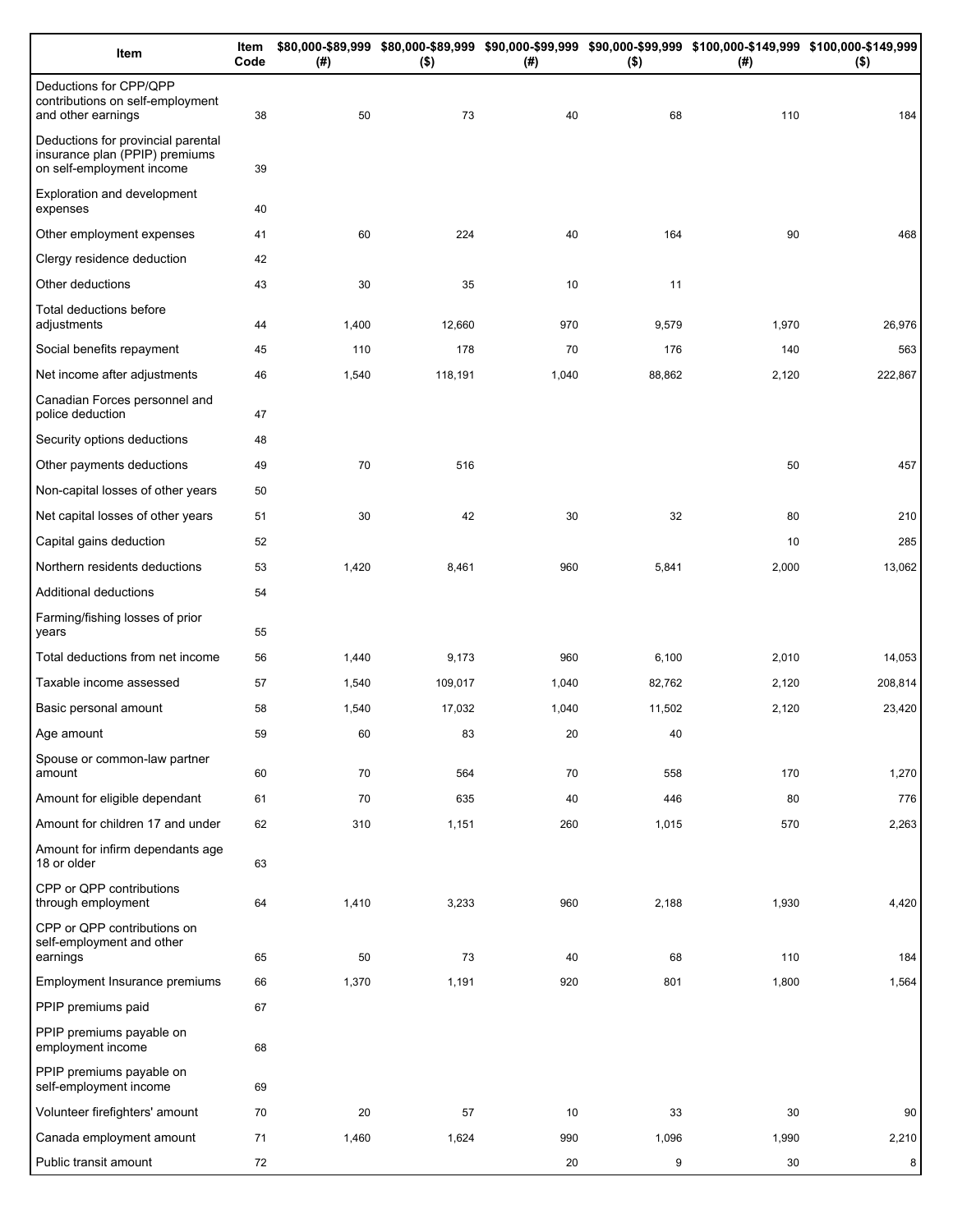| Item                                                                 | Item<br>Code | (# )  | $($ \$) | (#)   | $($ \$) | \$80,000-\$89,999 \$80,000-\$89,999 \$90,000-\$99,999 \$90,000-\$99,999 \$100,000-\$149,999 \$100,000-\$149,999<br>(#) | $($ \$) |
|----------------------------------------------------------------------|--------------|-------|---------|-------|---------|------------------------------------------------------------------------------------------------------------------------|---------|
| Children's fitness amount                                            | 73           | 180   | 99      | 150   | 82      | 370                                                                                                                    | 216     |
| Children's arts amount                                               | 74           | 70    | 37      | 60    | 32      | 160                                                                                                                    | 93      |
| Home buyers' amount                                                  | 75           | 30    | 118     | 20    | 95      | 20                                                                                                                     | 100     |
| Pension income amount                                                | 76           | 170   | 319     | 110   | 220     | 280                                                                                                                    | 544     |
| Caregiver amount                                                     | 77           |       |         |       |         | 10                                                                                                                     | 53      |
| Disability amount                                                    | 78           | 20    | 154     |       |         | 10                                                                                                                     | 77      |
| Disability amount transferred from<br>a dependant                    | 79           | 10    | 154     | 10    | 136     | 30                                                                                                                     | 271     |
| Interest paid on student loans                                       | 80           | 90    | 57      | 30    | 13      | 50                                                                                                                     | 31      |
| Tuition, education, and textbook<br>amounts                          | 81           | 110   | 550     | 70    | 243     | 100                                                                                                                    | 622     |
| Tuition, education, and textbook<br>amounts transferred from a child | 82           | 30    | 140     | 40    | 224     | 120                                                                                                                    | 634     |
| Amounts transferred from spouse<br>or common-law partner             | 83           | 20    | 97      | 20    | 124     | 30                                                                                                                     | 135     |
| Medical expenses                                                     | 84           | 70    | 208     | 40    | 153     | 100                                                                                                                    | 321     |
| Total tax credits on personal<br>amounts                             | 85           | 1,540 | 4,140   | 1,040 | 2,872   | 2,120                                                                                                                  | 5,903   |
| Allowable charitable donations<br>and government gifts               | 86           | 490   | 742     | 380   | 566     | 920                                                                                                                    | 1,228   |
| Eligible cultural and ecological<br>gifts                            | 87           |       |         |       |         |                                                                                                                        |         |
| Total tax credit on donations and<br>gifts                           | 88           | 490   | 205     | 380   | 156     | 920                                                                                                                    | 336     |
| Total federal non-refundable tax<br>credits                          | 89           | 1,540 | 4,345   | 1,040 | 3,028   | 2,120                                                                                                                  | 6,240   |
| Federal dividend tax credit                                          | 90           | 330   | 323     | 260   | 346     | 640                                                                                                                    | 1,479   |
| Overseas employment tax credit                                       | 91           |       |         |       |         |                                                                                                                        |         |
| Minimum tax carryover                                                | 92           |       |         |       |         |                                                                                                                        |         |
| Basic federal tax                                                    | 93           | 1,540 | 14,606  | 1,040 | 11,679  | 2,120                                                                                                                  | 32,827  |
| Federal Foreign Tax Credit                                           | 94           | 80    | 30      | 70    | 31      | 170                                                                                                                    | 130     |
| Federal Political contribution tax<br>credit                         | 95           | 40    | 8       | 30    | 8       | 60                                                                                                                     | 13      |
| <b>Investment Tax Credit</b>                                         | 96           |       |         |       |         |                                                                                                                        |         |
| Labour-sponsored funds tax credit                                    | 97           |       |         |       |         |                                                                                                                        |         |
| Alternative minimum tax payable                                      | 98           |       |         |       |         | 20                                                                                                                     | 8       |
| Net federal tax                                                      | 99           | 1,540 | 14,566  | 1,040 | 11,642  | 2,120                                                                                                                  | 32,677  |
| CPP contributions on<br>self-employment                              | 100          | 50    | 147     | 40    | 137     | 110                                                                                                                    | 368     |
| Social Benefits repayment                                            | 101          | 110   | 178     | 70    | 176     | 140                                                                                                                    | 563     |
| Net Provincial Tax                                                   | 102          | 1,530 | 6,582   | 1,030 | 5,216   | 2,100                                                                                                                  | 14,679  |
| Total tax payable                                                    | 103          | 1,540 | 22,328  | 1,040 | 17,742  | 2,120                                                                                                                  | 49,418  |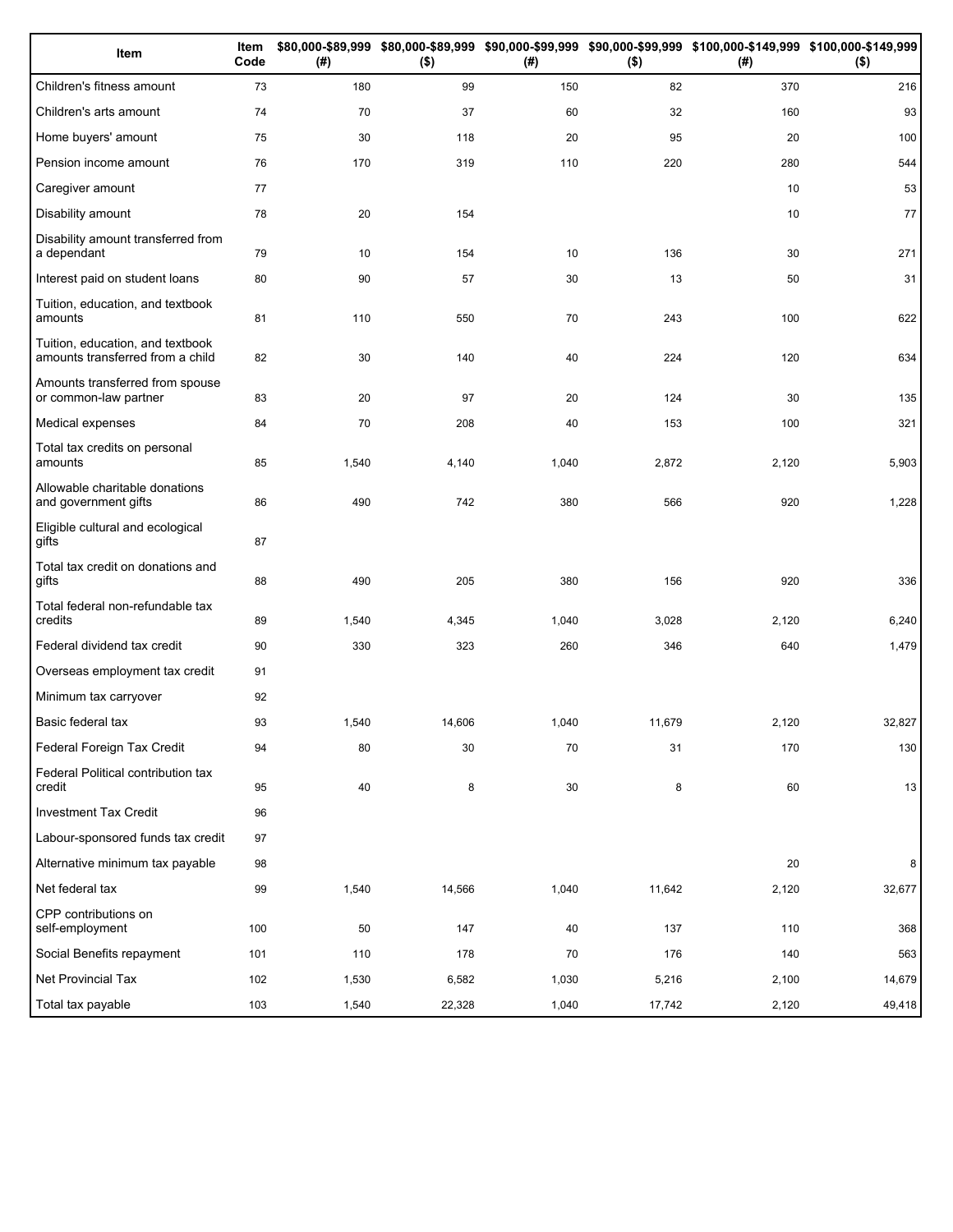| Item                                                                                           | Item<br>Code            | \$150,000-\$249,999 \$150,000-\$249,999<br>(#) | $($ \$) | and<br>over $(#)$ | \$250,000 \$250,000<br>and<br>over (\$) |
|------------------------------------------------------------------------------------------------|-------------------------|------------------------------------------------|---------|-------------------|-----------------------------------------|
| Number of taxable returns                                                                      | $\mathbf{1}$            | 590                                            |         | 160               |                                         |
| Number of non-taxable returns                                                                  | $\overline{\mathbf{c}}$ |                                                |         |                   |                                         |
| Total number of returns                                                                        | 3                       | 590                                            |         | 160               |                                         |
| Employment income                                                                              | 4                       | 530                                            | 72,490  | 120               | 27,779                                  |
| Commissions (from employment)                                                                  | 5                       | 10                                             | 983     |                   |                                         |
| Other employment income                                                                        | 6                       | 70                                             | 877     |                   |                                         |
| Old Age Security pension (OASP)                                                                | $\overline{7}$          | 50                                             | 229     | 30                | 111                                     |
| CPP or QPP benefits                                                                            | 8                       | 80                                             | 658     | 40                | 287                                     |
| Other pensions or superannuation                                                               | 9                       | 90                                             | 3,482   | 20                | 798                                     |
| Elected split-pension amount                                                                   | 10                      | 20                                             | 124     |                   |                                         |
| Universal Child Care Benefit (UCCB)                                                            | 11                      |                                                |         |                   |                                         |
| Employment Insurance and other benefits                                                        | 12                      |                                                |         |                   |                                         |
| Taxable amount of dividends from taxable Canadian corporations                                 | 13                      | 280                                            | 10,190  | 120               | 28,159                                  |
| Interest and other investment income                                                           | 14                      | 250                                            | 963     | 110               | 962                                     |
| Net partnership income (Limited or non-active partners only)                                   | 15                      |                                                |         | 10                | 4                                       |
| Net rental income                                                                              | 16                      | 120                                            | 778     | 40                | 893                                     |
| Taxable capital gains                                                                          | 17                      | 130                                            | 1,384   | 60                | 4,594                                   |
| Registered retirement savings plan income (RRSP)                                               | 18                      | 70                                             | 1,546   | 20                | 2,385                                   |
| Other income                                                                                   | 19                      | 170                                            | 4,557   | 70                | 5,361                                   |
| Net business income                                                                            | 20                      | 70                                             | 3,873   | 30                | 1,325                                   |
| Net professional income                                                                        | 21                      | 30                                             | 3,365   |                   |                                         |
| Net commission income                                                                          | 22                      |                                                |         |                   |                                         |
| Net farming income                                                                             | 23                      |                                                |         |                   |                                         |
| Net fishing income                                                                             | 24                      |                                                |         |                   |                                         |
| Workers' compensation benefits                                                                 | 25                      | 10                                             | 323     |                   |                                         |
| Social assistance payments                                                                     | $26\,$                  |                                                |         |                   |                                         |
| Net federal supplements                                                                        | 27                      |                                                |         |                   |                                         |
| Total income assessed                                                                          | 28                      | 590                                            | 106,018 | 160               | 77,227                                  |
| Registered pension plan contributions (RPP)                                                    | 29                      | 280                                            | 2,301   | 30                | 344                                     |
| RRSP deduction                                                                                 | 30                      | 390                                            | 7,220   | 90                | 3,362                                   |
| Deduction for elected split-pension amount                                                     | 31                      | 50                                             | 976     | 10                | 98                                      |
| Annual union, professional, or like dues                                                       | 32                      | 180                                            | 178     | 20                | 18                                      |
| Child care expenses                                                                            | 33                      | 20                                             | 64      |                   |                                         |
| <b>Business investment loss</b>                                                                | 34                      |                                                |         |                   |                                         |
| Moving expenses                                                                                | 35                      | 10                                             | 95      |                   |                                         |
| Support payments made                                                                          | 36                      |                                                |         |                   |                                         |
| Carrying charges and interest expenses                                                         | 37                      | 160                                            | 547     | 80                | 537                                     |
| Deductions for CPP/QPP contributions on self-employment and other earnings                     | 38                      | 40                                             | 89      | 20                | 36                                      |
| Deductions for provincial parental insurance plan (PPIP) premiums on<br>self-employment income | 39                      |                                                |         |                   |                                         |
| Exploration and development expenses                                                           | 40                      | 10                                             | 60      |                   |                                         |
| Other employment expenses                                                                      | 41                      | 30                                             | 239     |                   |                                         |
| Clergy residence deduction                                                                     | 42                      |                                                |         |                   |                                         |
| Other deductions                                                                               | 43                      |                                                |         |                   |                                         |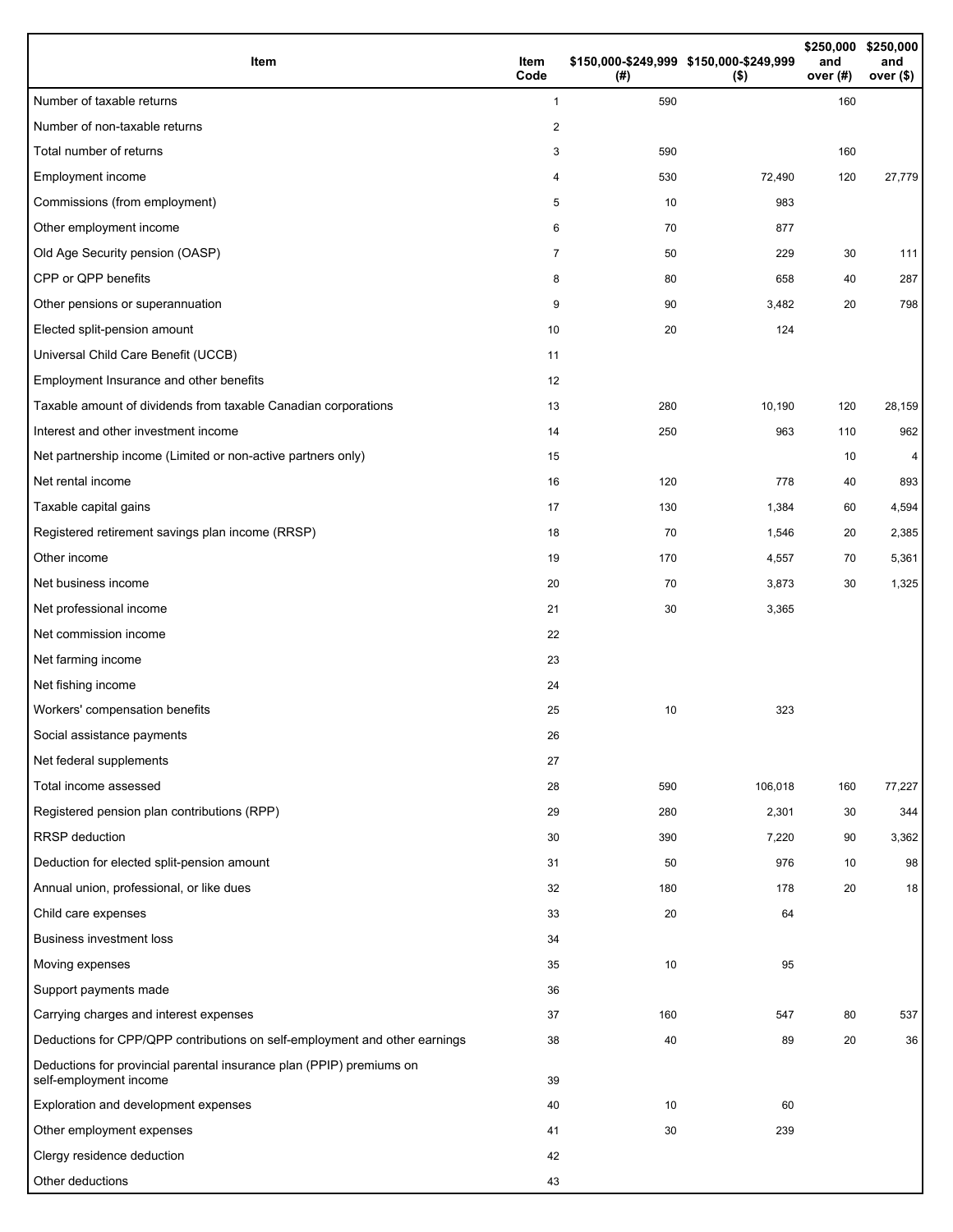| Item                                                              | <b>Item Code</b> | (# ) | \$150,000-\$249,999 \$150,000-\$249,999<br>$($ \$) | \$250,000<br>and<br>over (#) | \$250,000<br>and<br>over $($)$ |
|-------------------------------------------------------------------|------------------|------|----------------------------------------------------|------------------------------|--------------------------------|
| Total deductions before adjustments                               | 44               | 540  | 11,941                                             | 140                          | 5,103                          |
| Social benefits repayment                                         | 45               | 40   | 214                                                |                              |                                |
| Net income after adjustments                                      | 46               | 590  | 93,863                                             | 160                          | 72,012                         |
| Canadian Forces personnel and police deduction                    | 47               |      |                                                    |                              |                                |
| Security options deductions                                       | 48               |      |                                                    |                              |                                |
| Other payments deductions                                         | 49               | 10   | 326                                                |                              |                                |
| Non-capital losses of other years                                 | 50               |      |                                                    |                              |                                |
| Net capital losses of other years                                 | 51               | 30   | 71                                                 |                              |                                |
| Capital gains deduction                                           | 52               |      |                                                    |                              |                                |
| Northern residents deductions                                     | 53               | 550  | 3,677                                              | 140                          | 864                            |
| Additional deductions                                             | 54               |      |                                                    |                              |                                |
| Farming/fishing losses of prior years                             | 55               |      |                                                    |                              |                                |
| Total deductions from net income                                  | 56               | 550  | 4,452                                              | 150                          | 3,997                          |
| Taxable income assessed                                           | 57               | 590  | 89,411                                             | 160                          | 68,016                         |
| Basic personal amount                                             | 58               | 590  | 6,468                                              | 160                          | 1,722                          |
| Age amount                                                        | 59               |      |                                                    |                              |                                |
| Spouse or common-law partner amount                               | 60               | 50   | 372                                                | 10                           | 108                            |
| Amount for eligible dependant                                     | 61               |      |                                                    |                              |                                |
| Amount for children 17 and under                                  | 62               | 160  | 667                                                | 40                           | 152                            |
| Amount for infirm dependants age 18 or older                      | 63               |      |                                                    |                              |                                |
| CPP or QPP contributions through employment                       | 64               | 510  | 1,163                                              | 100                          | 228                            |
| CPP or QPP contributions on self-employment and other earnings    | 65               | 40   | 89                                                 | 20                           | 36                             |
| Employment Insurance premiums                                     | 66               | 440  | 381                                                | 60                           | 50                             |
| PPIP premiums paid                                                | 67               |      |                                                    |                              |                                |
| PPIP premiums payable on employment income                        | 68               |      |                                                    |                              |                                |
| PPIP premiums payable on self-employment income                   | 69               |      |                                                    |                              |                                |
| Volunteer firefighters' amount                                    | 70               |      |                                                    |                              |                                |
| Canada employment amount                                          | 71               | 540  | 596                                                | 120                          | 132                            |
| Public transit amount                                             | 72               |      |                                                    |                              |                                |
| Children's fitness amount                                         | 73               | 110  | 70                                                 | 20                           | 16                             |
| Children's arts amount                                            | 74               | 60   | 35                                                 | 10                           | $\overline{7}$                 |
| Home buyers' amount                                               | 75               |      |                                                    |                              |                                |
| Pension income amount                                             | 76               | 100  | 190                                                | 30                           | 56                             |
| Caregiver amount                                                  | 77               |      |                                                    |                              |                                |
| Disability amount                                                 | 78               |      |                                                    |                              |                                |
| Disability amount transferred from a dependant                    | 79               |      |                                                    |                              |                                |
| Interest paid on student loans                                    | 80               |      |                                                    |                              |                                |
| Tuition, education, and textbook amounts                          | 81               | 30   | 131                                                |                              |                                |
| Tuition, education, and textbook amounts transferred from a child | 82               | 50   | 232                                                | 20                           | 91                             |
| Amounts transferred from spouse or common-law partner             | 83               |      |                                                    |                              |                                |
| Medical expenses                                                  | 84               | 40   | 135                                                | 10                           | 94                             |
| Total tax credits on personal amounts                             | 85               | 590  | 1,639                                              | 160                          | 418                            |
| Allowable charitable donations and government gifts               | 86               | 310  | 510                                                | 90                           | 508                            |